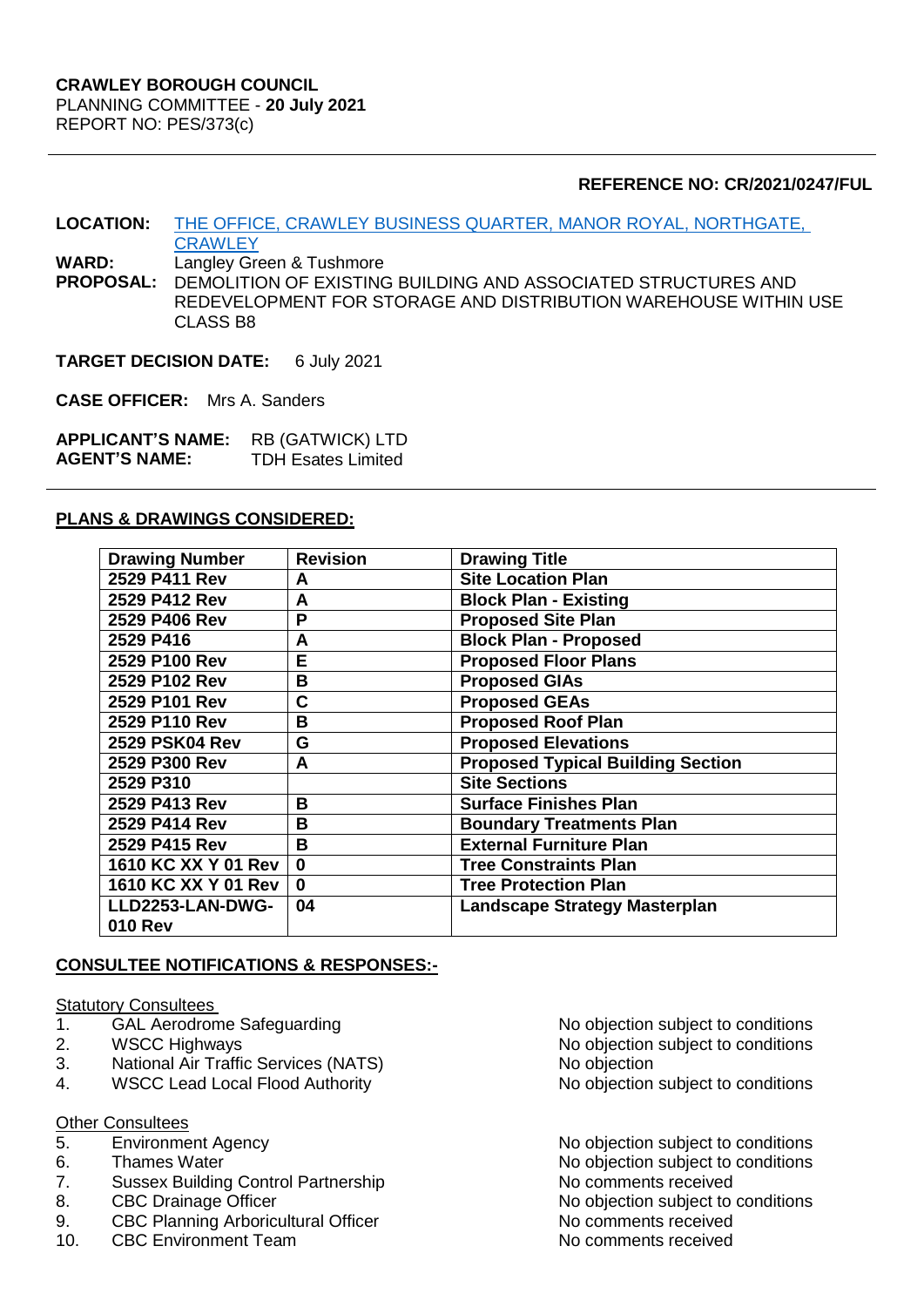- 
- CBC Environmental Health Officer Noise
- 13. Crawley Cycle & Walking Forum The Requested amendments regarding the
- 
- 15. CBC Energy Efficiency & Sustainability No objection subject to conditions
- 16. Archaeology Officer No objection No objection
- 
- 
- 18. CBC Manor Royal **No objection**<br>
19. CBC Air Quality Officer **No objection**<br>
19. CBC Air Quality Officer
- 
- 21. Manor Royal Business District No objection No objection
- 22. The Gatwick Diamond Initiative Note 20, No comments received

### **NEIGHBOUR NOTIFICATIONS:-**

11. CBC Contaminated Land Officer<br>12. CBC Environmental Health Officer – Noise<br>No objection cycle layout, access and increase in the number of spaces 14. Southern Water Ltd **No objection** subject to conditions 17. Ecology Officer **No objection** subject to conditions CBC Air Quality Officer<br>
CBC Economic Development<br>
No objection subject to condition<br>
No objection subject to condition 20. CBC Economic Development No objection subject to condition

The application has been advertised through a press advert and by two site notices that were displayed at the site on 28th April 2021 with an expiry date of 20th May 2021.

### **RESPONSES RECEIVED:-**

None

# **REASON FOR REPORTING TO COMMITTEE:-**

The application is a major development.

### **THE APPLICATION SITE:-**

- 1.1 The application site is located within Crawley Business Quarter which is within the larger Manor Royal area. The estate roads are privately maintained, with the public highway located further to the north at Fleming Way and to the south at Manor Royal. There are roundabouts to the immediate north and south of the site from which the site is accessed, plus there are two access points along the western boundary.
- 1.2 The site is broadly rectangular in shape and extends 2.55 ha with the long axis running north to south. The site contains The Office, a 5 storey office building comprising approximately 13,800 sqm. The building was last occupied by Virgin Atlantic. The building has a series of gables, projecting stairwells and entrance features principally in brick with a tiled roof. The building sits centrally within the plot with surface level car parking to the north, west and south. The eastern part of the site contains a decked car park, in concrete, over 2 levels. The car park is broken up by low hedges and some trees, with further landscaping along the northern, western and southern boundary. There is a central courtyard with a staff amenity facility and landscaping.
- 1.3 The site lies within the Manor Royal Main Employment Area as defined by Policy EC3 in the Crawley Borough Local Plan 2015-2030. The site also lies within a Priority Area for a District Energy Network (Policy ENV7) and within the Long Distance Viewpoint from Target Hill (Policy CH8). The Council's records identify the site as contaminated land. It is also within the Gatwick Airport and National Air Traffic Services (NATS) safeguarding zones. Buildings within this area exceeding 10m in height require consultation with Gatwick Airport Limited (GAL) and NATS. The site is also covered by an Article 4 Direction removing certain permitted development rights.

### **THE PROPOSED DEVELOPMENT:-**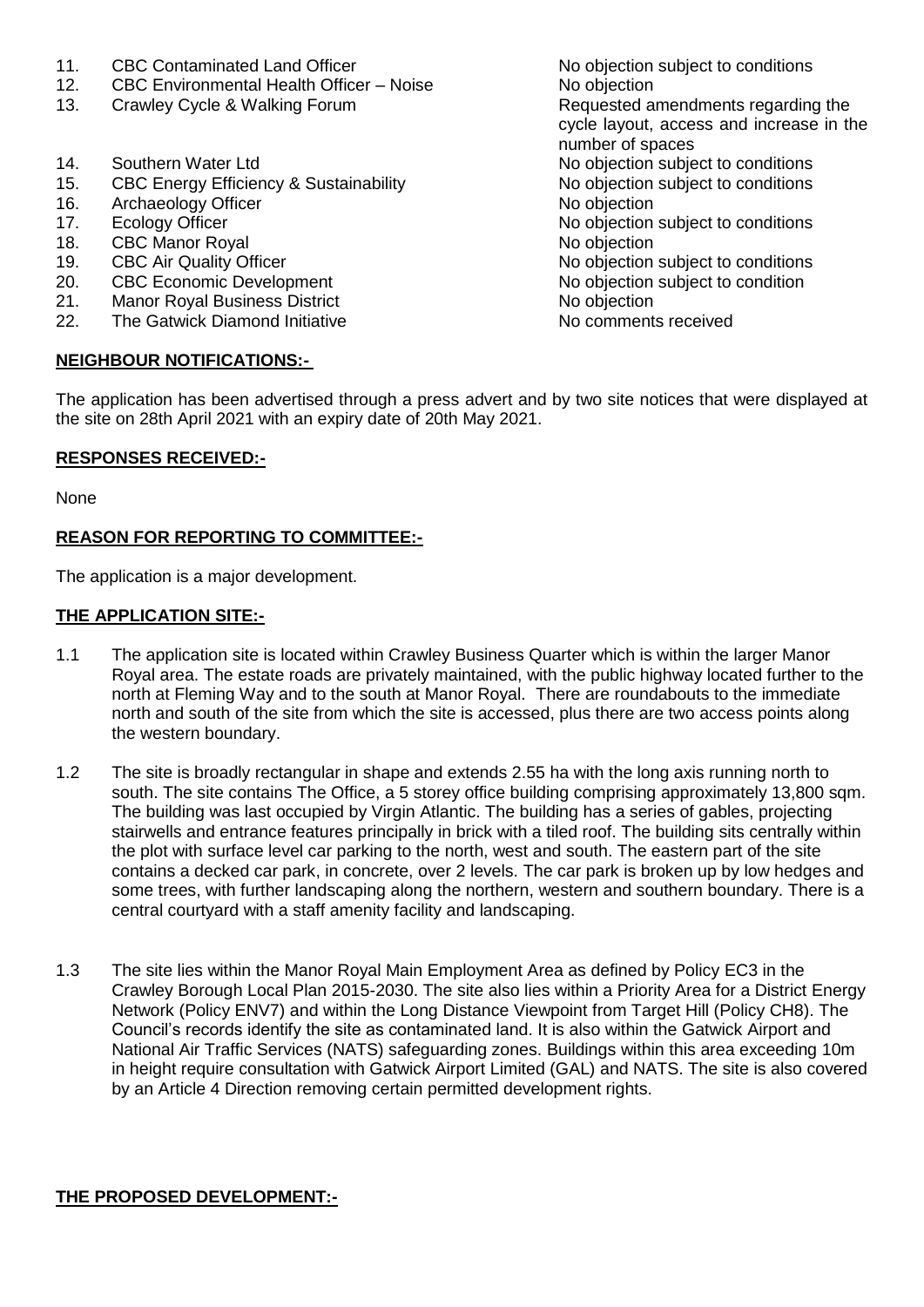- 2.1 The proposal is for the demolition of the existing building and the redevelopment of the site with a storage and distribution warehouse within use class B8 to be operated by Hermes. The proposed building would measure approximately 7,100sqm at ground floor with an office mezzanine of approximately 660sqm giving a total area of approximately 7800sqm. The building would be positioned at a mid-point north to south but set against the eastern boundary with staff car parking to the south and lorry parking and manoeuvring areas to the north and west. The existing accesses to the north and the south would be retained whereas the two accesses to the west would be removed. The existing boundary landscaping to the north, west and south would be largely retained with further enhancements.
- 2.2 The building would be a warehouse style with a mixture of contemporary horizontal flat panel cladding, vertical profiled cladding, feature flashings, trim colours and glazing with a flat roof. The building would have a mixture of dark grey, light grey and blue cladding. The building would measure a maximum width of 61.5m, a length of 116m and a maximum height of 16.15m. It is proposed that 95 car parking spaces would be provided to the south of the site for staff members. Of which, 19 would be electrical charging spaces, 6 disabled spaces and 9 car sharing spaces. 24 cycle parking spaces would also be located to the south. 48 HGV/LGV spaces are proposed to the west and the north east of the site and 22 docking stations are proposed to the north and west elevations of the building. These spaces would be accessed from the north. The site would be enclosed by 2.4m green paladin (mesh) fencing which would be located behind the existing landscaping buffer.
- 2.3 Hermes currently occupy a unit at Woolborough Lane in Crawley from which they would vacate and they propose to relocate to this site to expand their operations. They have advised that their existing site is no longer fit for their needs, being too small and with limited yard space and a building of around 4,000 sqm. The proposed facility would allow for increasing delivery demands, with an increase from around 90,000 parcels per day to 180,000 parcels per day. Around 158 jobs would be retained with an additional 67 jobs created.
- 2.4 The following documents have been submitted in support of the application:
	- Design and Access Statement
	- Planning Statement
	- Transport Assessment
	- Economic Statement
	- Air Quality Assessment
	- Energy and Sustainability Statement
	- Statutory Services Report
	- Tree Survey and Impact Assessment
	- Flood Risk Assessment and Drainage Strategy
	- Contaminated Land Risk Assessment
	- Ecology Appraisal
	- Dust Management Plan
	- Archaeology Desk Based Assessment
	- Landscape Strategy

### **PLANNING HISTORY:-**

3.1 CR/2021/0160/DEM - PRIOR NOTIFICATION FOR PROPOSED DEMOLITION Prior Approval Approved

### **PLANNING POLICY:-**

### 4.1 National Planning Policy Framework

The National Planning Policy Framework (NPPF) published in 2019 states that the purpose of the planning system is to contribute to the achievement of sustainable development. In achieving this the planning system has three overarching objectives which are interdependent and need to be secured in mutually supportive ways. These are an economic objective, a social objective and an environmental objective.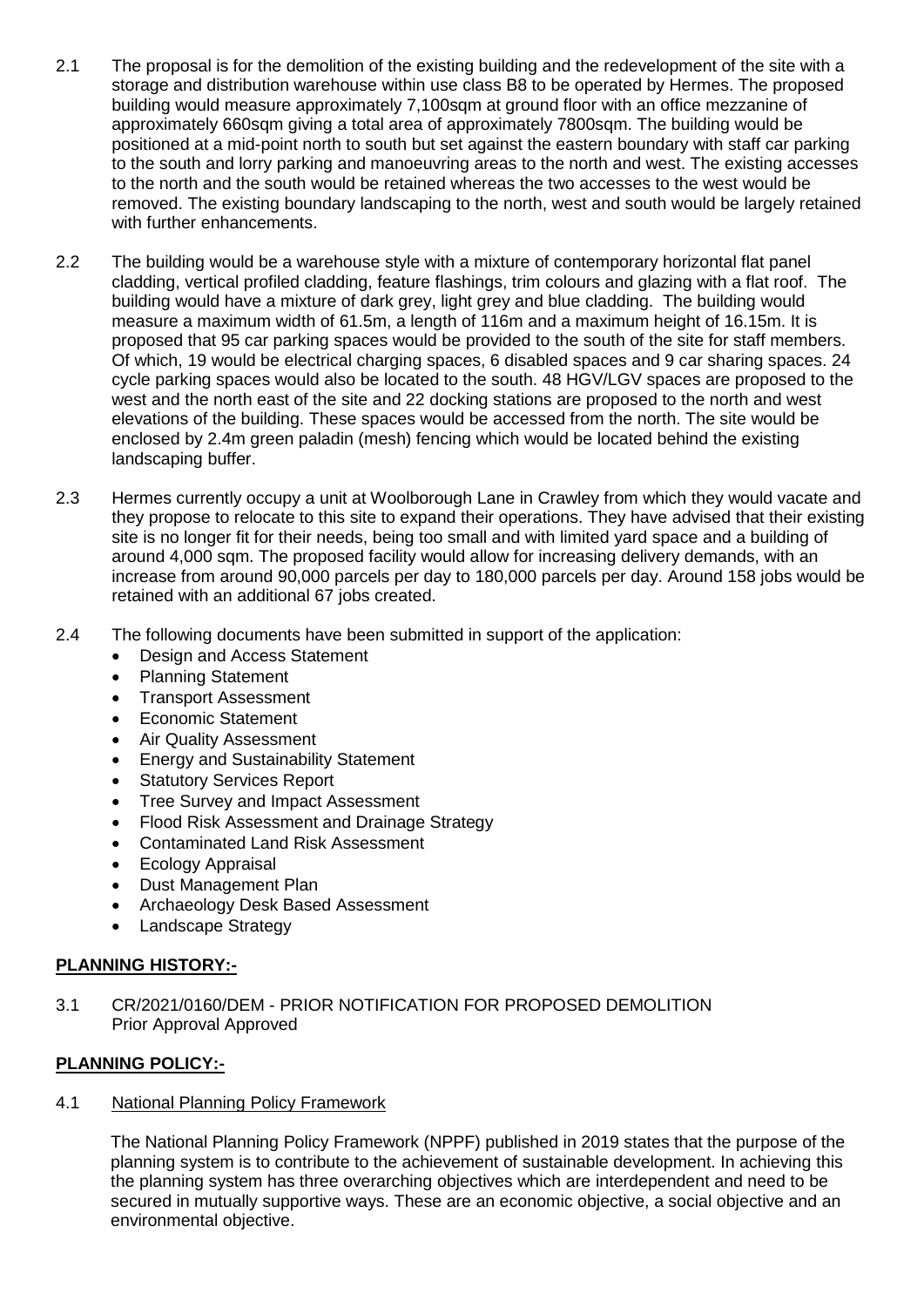- Section 2 Achieving sustainable development. This section states that achieving sustainable development means that the planning system has three overarching objectives: an economic objective – to help build a strong, responsive and competitive economy, a social objective – to support strong, vibrant and healthy communities, by ensuring that a sufficient number and range of homes can be provided to meet the needs of present and future generations, and an environmental objective to contribute to protecting and enhancing our natural, built and historic environment. This includes making effective use of land and helping to improve biodiversity.
- Section 6 'Building a strong, competitive economy' emphasises the need for the planning system to help create conditions where businesses can invest, expand and adapt in order to support the need for economic growth and productivity. Significant weight should be placed on the need to support economic growth and productivity, taking into account both local business needs and wider opportunities for development.
- Section 9 Promoting sustainable transport this section states that opportunities to promote walking, cycling and public transport use should be pursued.
- Section 12 Achieving well-designed places. The creation of high quality buildings and places is fundamental to what the planning and development process should achieve. Good design is a key aspect of sustainable development, creates better places in which to live and work and helps make development acceptable to communities.
- Section 14 Meeting the challenge of climate change, flooding and coastal change. In addition to supporting the increased use of renewable and low carbon energy and reducing greenhouse gas emissions, including complying with local sustainability requirements, flood risk should not be increased elsewhere and sustainable drainage systems should be incorporated in major developments.
- Section 15 Conserving and enhancing the natural environment. Planning policies and decisions should contribute to and enhance the natural and local environment, including protecting and enhancing valued landscapes and biodiversity, and recognising the intrinsic character and beauty of the countryside. Development should also not add to or be at risk from pollution.

### 4.2 The Crawley Borough Local Plan 2015 - 2030

**Policy SD1** (Presumption in Favour of Sustainable Development) The Council will take a positive approach, in line with the planned approach to Crawley new town, to approving development which is sustainable and work proactively with applicants, stakeholders and other partners to find solutions. Development will be supported where it meets strategic objectives including becoming carbon neutral and addressing climate change; complementing the town's compact character and neighbourhood principles; respecting heritage; protecting and enhancing Green Infrastructure; creating a safe environment; providing for social and economic needs; and according with the Plan's policies and objectives.

**Policy CH2** (Principles of Good Urban Design) Proposals must support locally distinctive development patterns, landscape character and heritage; create defined frontages and public/private areas; create safe and attractive routes for all; connect places for people and integrate land use and transport; provide recognisable routes and landmarks; consider flexible development which responds to changing needs; provide diversity and choice to create viable places and meet local needs.

**Policy CH3** (Normal Requirements of all New Development) Development should be based on a thorough understanding of the significance and distinctiveness of the site and its wider context and demonstrate how attractive or important features of the site will be retained. These include views, landmarks, footpaths, rights of way, trees, green spaces, hedges, other historic landscape features or nature conservation assets, walls and buildings. Developments will also need to be of high quality in terms of their urban, landscape and architectural design and relate sympathetically to their surroundings in terms of scale, density, height, massing, orientation, views, landscape, layout, details and materials. Development should also provide/retain a good standard of amenity for future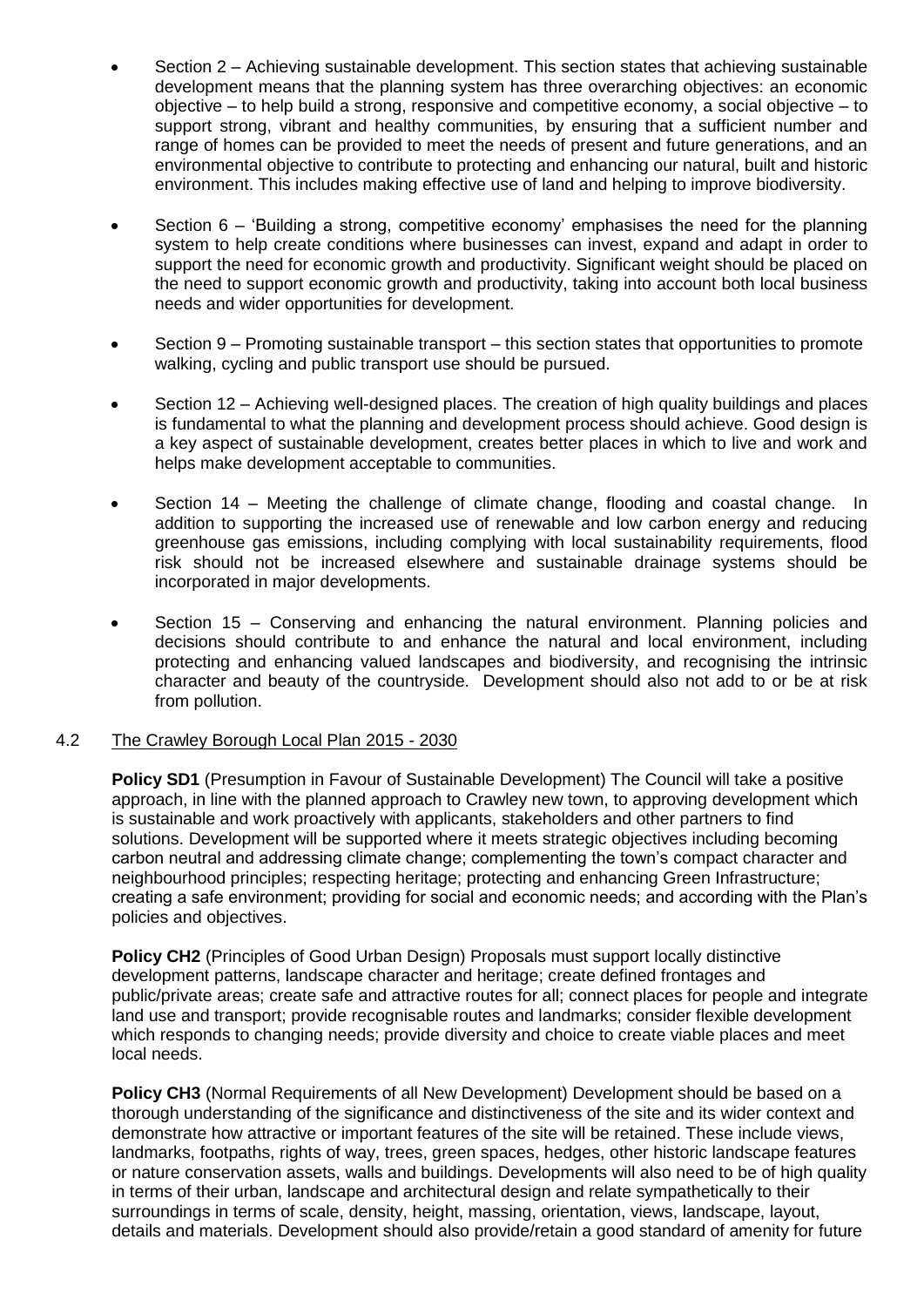occupants and not cause harm to the amenity of the surrounding area, including through traffic generation and general activity. Development should demonstrate compliance with Secured by Design and meet the requirements for its safe and proper use, in particular in regard to access, circulation and manoeuvring and in this case vehicle parking. Individual or groups of trees that contribute positively to the area should be retained and, where any are lost, replacement tree planting should accord with the standards set out in policy CH6.

**Policy CH4** (Comprehensive Development and Efficient use of Land) Development proposals must use land efficiently and not unduly restrict the development potential of adjoining land, nor prejudice the proper planning and phasing of development.

**Policy CH6** (Tree Planting and Replacement Standards) Sets out that where development would result in the loss of trees, these should be identified and replaced to mitigate the visual impact from the loss of canopies. The requirement for replacement trees is based on the size of the trees to be lost and this is expected to take place on site or be subject to commuted payments for planting elsewhere. The Manor Royal Design Guide sets out tree planting requirements for that area.

**Policy CH8** (Important Views) states that the Important Views identified on the Local Plan Map should be protected and/or enhanced and development proposals should not result in a direct adverse impact or lead to the erosion of these views. The points from which the view can be enjoyed must remain unobstructed by development in the foreground. Where the view is to an identified feature, development is required to protect and/or enhance this feature.

**Policy EC1** (Sustainable Economic Growth) - This policy supports Crawley's role as the key economic driver for the Gatwick Diamond area and supports business growth. The policy seeks to ensure that Crawley's recognised economic role and function is maintained and enhanced through building upon and protecting the established role of Manor Royal as the key Business (B1), General Industry (B2) and Storage and Distribution (B8) location for Crawley and ensuring that it is the focus for sustainable economic growth. The policy sets out the need for approximately 23 hectares of employment land over the plan period.

**Policy EC2** (Economic Growth in Main Employment Areas) recognises the significant contribution that the town's employment areas make to its economy and that of the wider area, and protects against net loss of employment floorspace.

**Policy EC3** (Manor Royal) Manor Royal is the principal business location for Crawley, and instrumental to the success of the wider Gatwick Diamond. Development that is compatible with the area's economic function and role in the wider sub-region will be permitted where it falls within the B Use Class and would result in the reuse, intensification, or change of use of the land or buildings. Proposals that are not for B Use Class development will be permitted at Manor Royal if it can be demonstrated that they are of a scale and function that enhances the established role and business function of Manor Royal and would not undermine the business district. All development at Manor Royal should contribute positively to the overall setting and environment of the Main Employment Area as a business district through high quality design and landscaping that is in accordance with the Manor Royal Design Guide Supplementary Planning Document.

**Policy ENV1** (Green Infrastructure) states that Crawley's multi-functional green infrastructure network will be conserved and enhanced through a number of measures including maximising opportunities to maintain and extend infrastructure links and requiring large proposals to provide new, or create links to, green infrastructure where possible.

**Policy ENV2** (Biodiversity) All development will be expected to incorporate biodiversity features where appropriate and enhance existing features of nature conservation value around the development.

**Policy ENV6** (Sustainable Design and Construction) All development must consider how it can address sustainability through reducing energy consumption, using renewable and low carbon energy, improving existing buildings when adding extensions, minimising carbon emissions during development and ensuring embedded carbon is retained and considering District Heat Networks,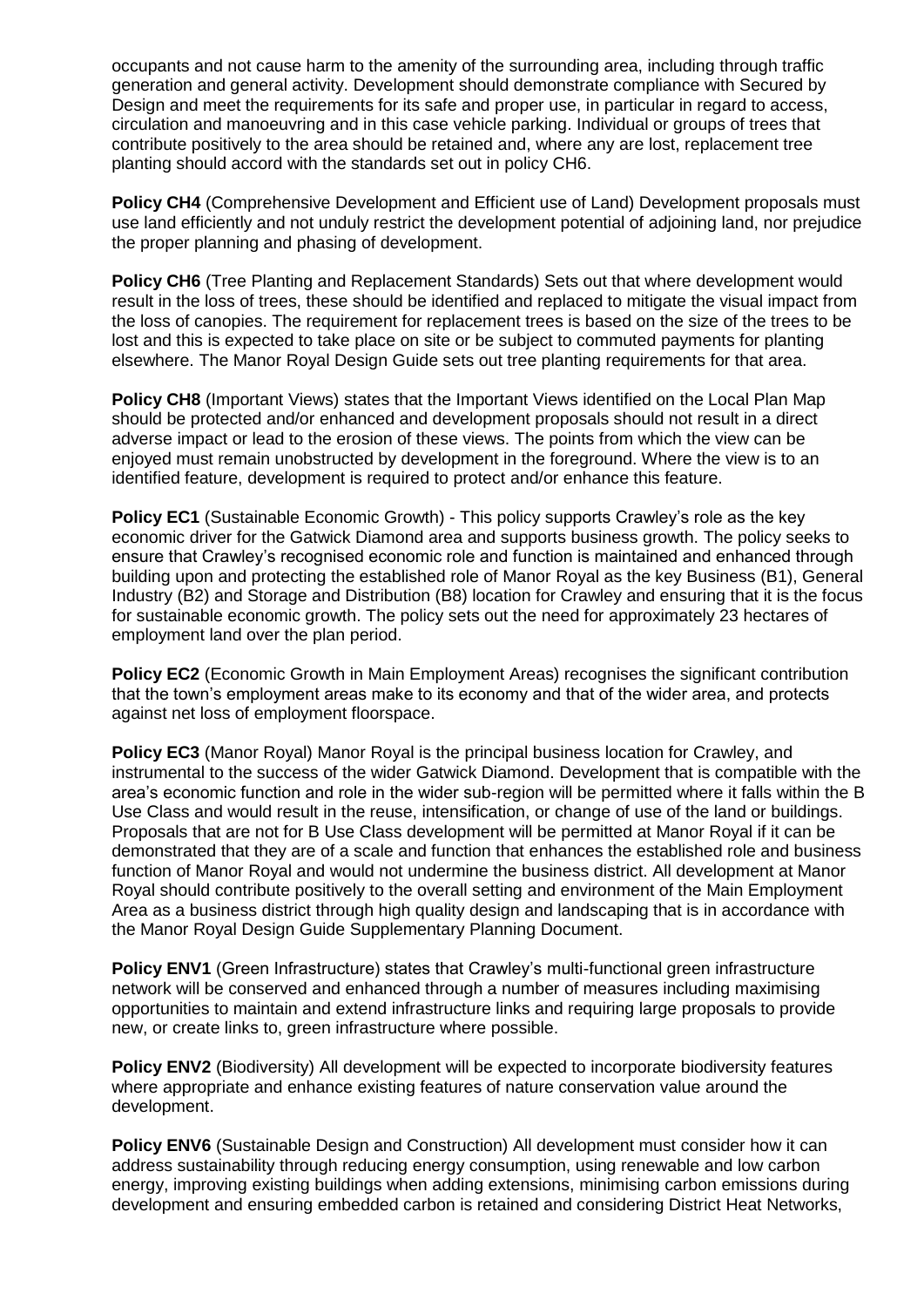water stress and temperature extremes. A Sustainability Statement should be submitted demonstrating how sustainability has been addressed through design and construction.

**Policy ENV7** (District Energy Networks) Major developments within a Priority Area for District Heat Networks should demonstrate how they have addressed the hierarchy supporting creation of networks. Manor Royal is identified on the Proposals Map as a Priority Area.

**Policy ENV8** (Development and Flood Risk) proposals on all sites of 1 hectare or greater are to be accompanied by a Flood Risk Assessment, to include detail of mitigation demonstrating how surface water drainage from the site will be addressed.

**Policy ENV9** (Tackling Water Stress) Non-residential development, where technically feasible and viable, should meet BREEAM Excellent including addressing maximum water efficiencies under the mandatory water credits.

**Policy ENV10** (Pollution Management and Land Contamination) ensures that new development does not increase levels of pollution or hazards and is appropriate to its location. Where a site may be at risk from contaminants or hazardous materials, information must be provided on how the risk will be addressed and pollution treated or removed.

**Policy ENV11** (Development and Noise) states that people's quality of life will be protected from unacceptable noise impacts by managing the relationship between noise sensitive development and noise sources.

**Policy ENV12** (Air Quality) states that proposals that do not have a negative impact on air quality will normally be permitted.

**Policy IN1** (Infrastructure Provision) Development must be supported by necessary on and off site infrastructure, including mitigation where needed, to avoid harmful impact upon existing infrastructure.

**Policy IN2** (Strategic Delivery of Telecommunications Infrastructure) requires proposals to be connected to high quality communications infrastructure.

**Policy IN3** (Development and Requirements for Sustainable Transport) Development should be focussed to achieve sustainable transport through use of public transport, walking and cycling. Development should meet the access needs generated and not have unacceptable impact on congestion or highway safety. Proposals should be supported by a Transport Statement/Assessment.

**Policy IN4** (Car and Cycle Parking Standards) Proposals should provide the appropriate car and cycle parking required by supplementary guidance.

## 4.3 Emerging Crawley Borough Local Plan 2021 – 2037 (January 2021)

The Local Plan Review Submission Consultation draft 2021-2037 has been published for Regulation 19 consultation on 6 January 2021, and therefore limited weight should be given to the following applicable policies:

- Policy SD1: Presumption in Favour of Sustainable Development.
- Policy CL2: Making Successful Places: Principles of Good Urban Design.
- Policy CL3: Movement Patterns, Layout and Sustainable Urban Design
- Policy CL7: Important and Valued Views.
- Policy DD1: Normal Requirements of All New Development.
- Policy DD2: Inclusive Design
- Policy DD4: Tree Replacement Standards
- Policy DD5: Aerodrome Safeguarding
- Policy IN1: Infrastructure Provision.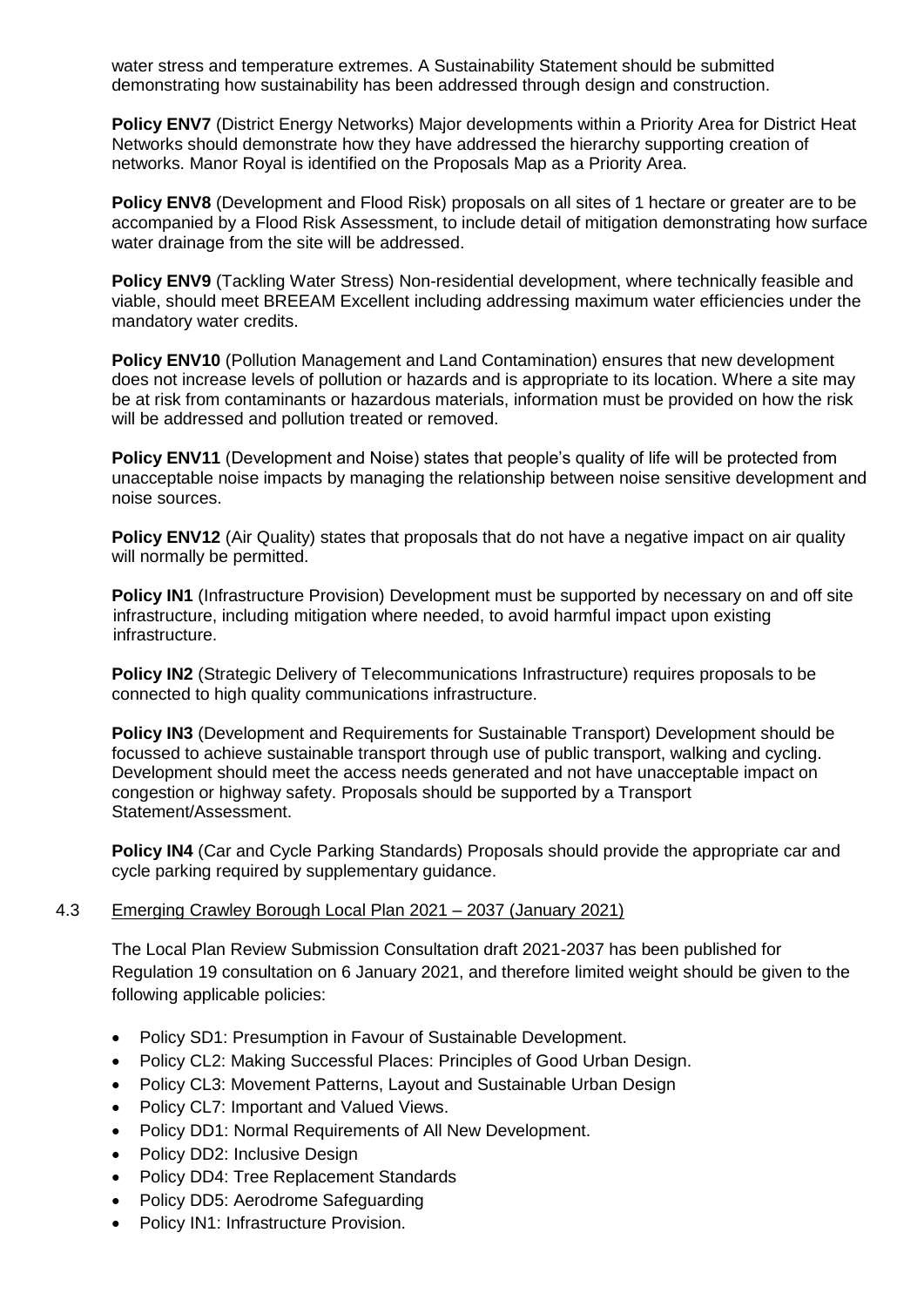- Policy IN3: Supporting High Quality Communications.
- Policy EC1: Sustainable Economic Growth.
- Policy EC2: Economic Growth in Main Employment Areas.
- Policy EC3: Manor Royal
- Policy EC5: Employment and Skills Development
- Policy EC6: High Quality Office Provision
- Policy GI 1: Green Infrastructure
- Policy GI 3: Biodiversity and Net Gain.
- Policy SDC1: Sustainable Design and Construction.
- Policy SDC2: District Energy Networks.
- Policy SDC3: Tackling Water Stress.
- Policy EP1: Development and Flood Risk.
- Policy EP3: Land and Water Quality
- Policy EP4: Development and Noise.
- Policy EP5: Air Quality
- Policy EP6: External Lighting
- Policy ST1: Development and Requirements for Sustainable Transport.
- Policy ST2: Car and Cycle Parking Standards.

### 4.4 Planning and Climate Change SPD – Adopted October 2016

This provides further guidance on addressing the sustainability policies within the Local Plan, with examples of best practice and how to demonstrate compliance with the policies.

#### 4.5 Green Infrastructure SPD – Adopted October 2016

This SPD provides further guidance on new and replacement tree planting, protection of existing trees, biodiversity and wider landscaping issues.

#### 4.6 Urban Design SPD – Adopted October 2016

This document provides further advice on the principles of good urban design in the Crawley context, highlighting in particular the importance of massing and materials, public realm, street design and parking and sustainable design.

In respect of non-residential development, para 3.62 states:

*"The layout of non-residential development is particularly important to their success. This should address the street and the public realm in a considerate manner and not turn their back on the existing streetscape and layout of the town. The appropriate scale and massing of the development will depend on the location and existing urban fabric. Active frontages are particularly important to the vitality of the streetscape and the success of commercial and retail uses and should be incorporated within the design from the start".*

For industrial and commercial development consideration should be made of appropriate materials, colours and massing to improve the architectural language (as buildings are often designed functionally with little architectural merit). Greater consideration of the layout of the buildings to the street is encouraged along with opportunities to improve the urban environment and use of landscaping.

Annex 1 of the SPD contains the Borough's indicative minimum parking standards. For sites in Manor Royal the following standards apply for warehousing (B8):

Car parking – 1 space per 100 sq m Lorry parking – 1 space per 500 sq m Disabled parking – 1 space or 5% total provision Cycle parking – 1 space per 500 sq m for staff and 1 space per 1000 sq m for visitors Motorcycle parking – 1 space per 10 car parking spaces.

### 4.7 Manor Royal Design Guide SPD and Public Realm Strategy – Adopted July 2013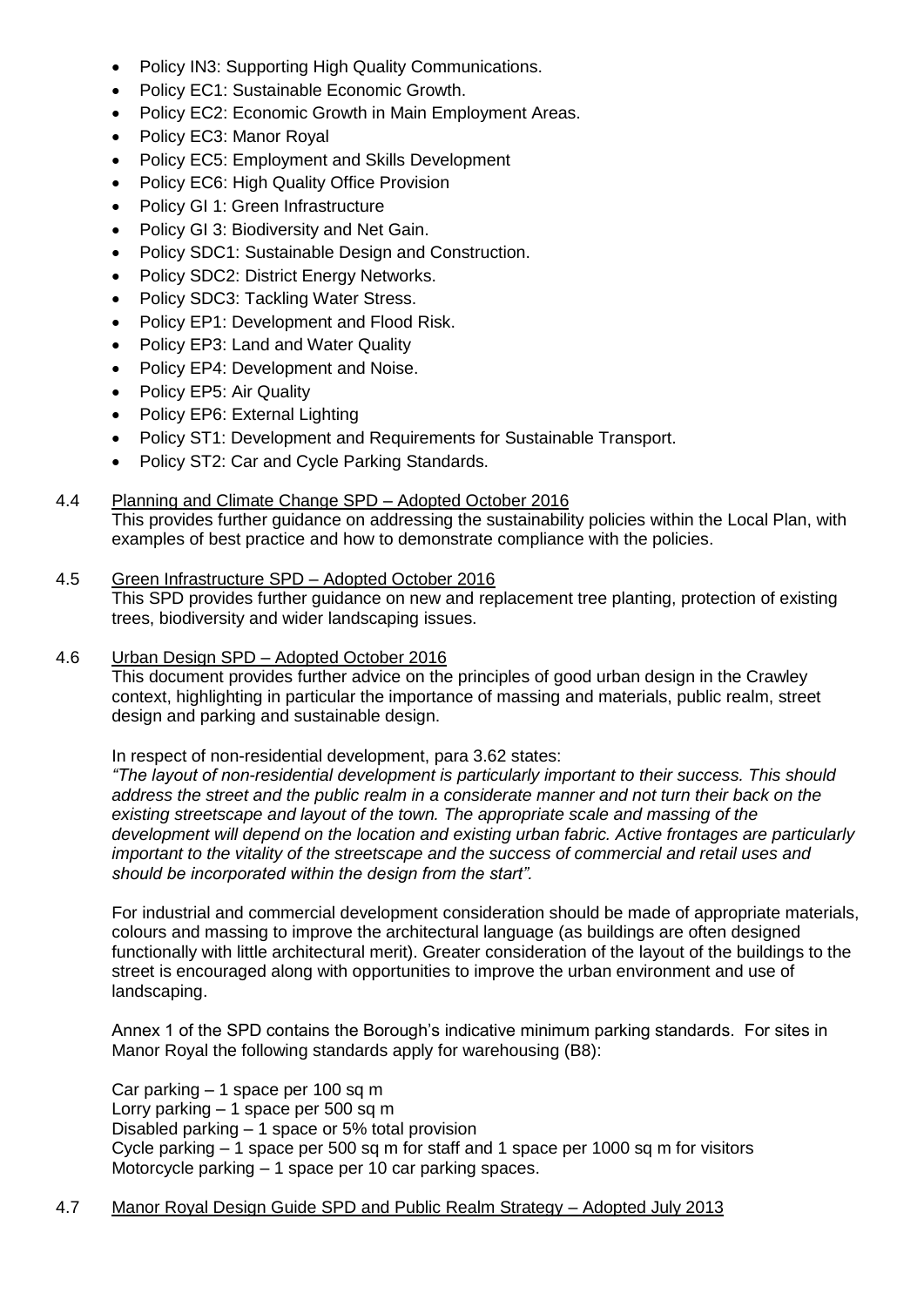This document aims to support economic growth in Manor Royal, providing guidance to ensure that new development makes a significant contribution to the uplift of the area and secures delivery of high quality development which supports the key business function. It requires all development to demonstrate the following:

- New buildings to be of high quality urban design
- Proposals seek to provide active frontages to routes
- Materials and finishes of good quality and support the principles of identity and sustainability
- Proposals to achieve a high level of security
- Surface Water drainage considered
- Water efficiency measures considered
- The development must positively contribute to the landscape and identity of Manor Royal.

The document emphasises the importance of landscaping as a key consideration in creating a sense of place for Manor Royal and improving the quality of the public realm. A key approach to delivering these improvements is achieving robust and consistent frontages to improve the quality of the environment. It requires parking and servicing to be adequate to meet the needs of the development and to consider landscaping and seek to reduce monotonous surfacing of parking areas. Boundary treatments must be appropriate in scale and context, with landscaping to reduce the visual impact of fences and barriers.

The Crawley Business Quarter is identified as 'other minor roads' which states that all developments should demonstrate the following:

- Enhance the visual experience of the local road network
- Create a more legible relationship between roads and pavements, benefiting vehicle users and pedestrians
- Create seasonal interest through landscaping that also improves the clarity in the hierarchy of the road network.

The site is identified as being within the Core Business Zone Character Area A. Key considerations that proposed development in such locations should seek to address are to:

- Maintain the spacious setting of buildings;
- Build on the positive impact of high quality public realm and development through promoting high quality buildings that also improve the private realm;
- Provide active frontages, high quality materials, and planting of high aesthetic quality and durability; and
- Given the spacious and prominent nature of the area, explore the potential for taller buildings with due regard to the safeguarding requirements of Gatwick Airport.

### 4.8 Developer Contributions Guidance Note (published July 2016)

This sets out the Council's approach to developer contributions following the introduction of the Community Infrastructure Levy. It provides details of the CIL charges and when S106 contributions will be sought. The document also sets out the Manor Royal contribution requirement towards the public realm in this area which is at a cost of £2 per sqm of new floorspace.

### **PLANNING CONSIDERATIONS:-**

- 5.1 The main planning considerations are as follows:
	- Principle of the development
	- The design and appearance of proposal and impact on the street scene and wider area
	- The impact on nearby occupiers/neighbours
	- The impact on the highway, parking and the operational requirements of the site
	- Landscaping, Trees and Ecology
	- **•** Sustainability
	- Air Quality & Noise
	- Flood Risk and Drainage
	- Contaminated Land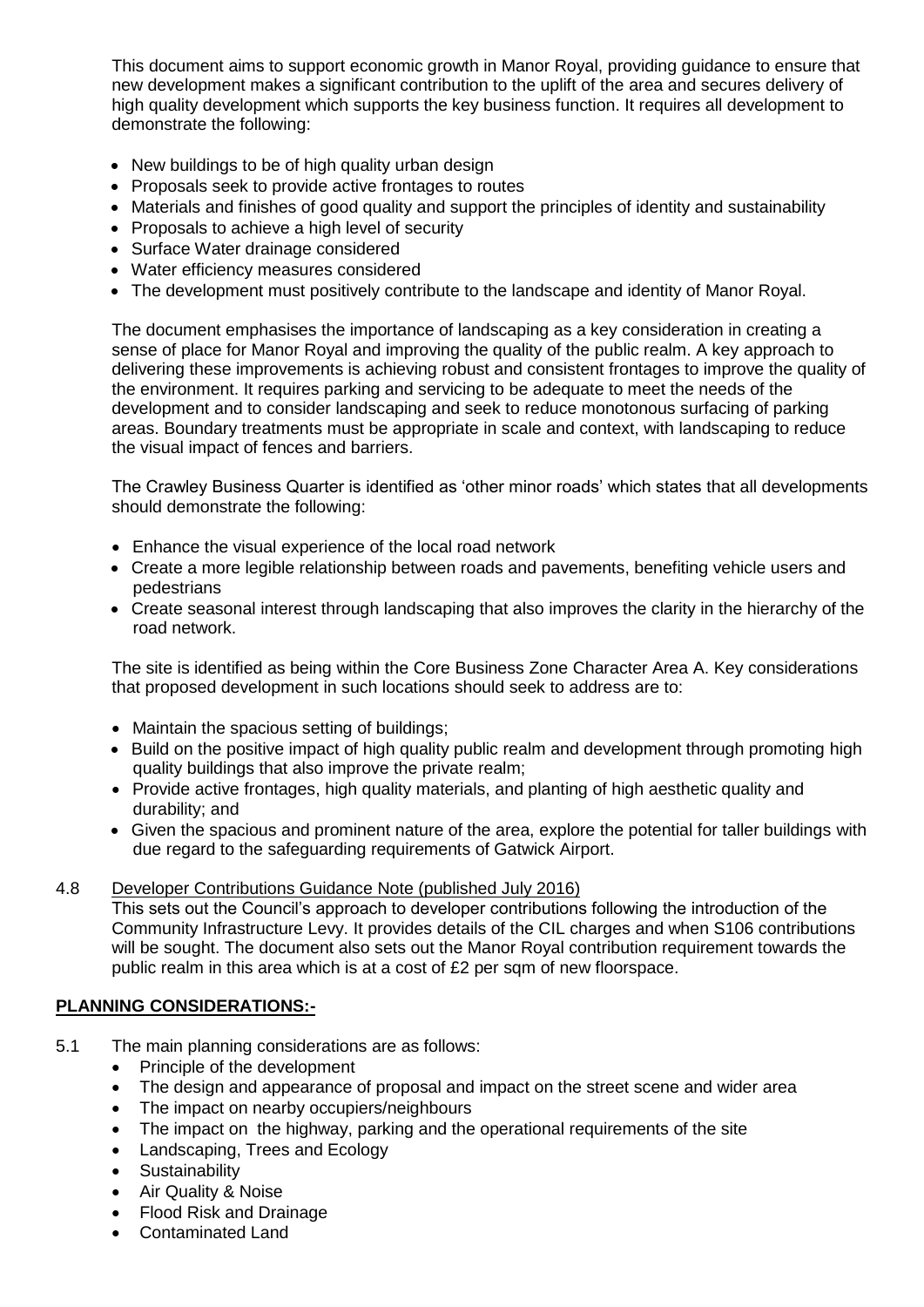- Developer contributions
- Gatwick Airport safeguarding

## Principle of the development

- 5.2 Local Plan Policy EC1 set outs that the overarching policy objective is to ensure that Crawley's economic role and function is maintained and enhanced, retaining and maximising the available supply of employment land in order to support economic growth and enable existing and new businesses to grow and prosper. The policy identifies a requirement for an additional 57.9ha business land in Crawley over the Plan period to 2030. As a result of Crawley's constrained land supply position, it identifies an available business land supply pipeline of only 23ha, and therefore a business land supply shortfall of 35ha over the Plan period to 2030. Since Local Plan adoption, available business land has continued to reduce as sites are built out, and the land supply pipeline is currently 17.56ha, as per the Employment Land Trajectory (Base Date 1 September 2020).
- 5.3 The scarcity of available employment land within the Borough and subsequent business land supply deficit place particular weight on the need to build upon and protect the role of the designated Main Employment Areas (MEAs). Local Plan Policy EC2 recognises the significant contribution made by the MEAs to the economy of Crawley and the wider economic sub region, identifying these locations as the focus for sustainable economic growth, and seeking to protect and enhance their employment function. Where proposals would result in a loss of employment floorspace, the specific policy criteria must each be met.
- 5.4 This application would result in a net loss of employment floorspace, due to the proposed demolition of the existing 13,754sqm office building and its replacement with approximately 7800sqm of B8 warehouse unit. The current scheme would represent a substantial loss of floorspace compared to the marginal amount suggested at pre-application discussions. As required, the applicant has submitted information to provide context against the loss of employment floorspace criteria in Policy EC2. These are discussed below.

#### **i. the site is no longer suitable, viable or appropriate for employment purposes;**  The applicant has acknowledged that the proposed development would result in a net loss of employment floorspace, though is of the view that any floorspace reduction should be considered within the context of what is a significant need for B8 warehouse units and the retention of the site for business use. The applicant also sets out its view that a net loss of floor space is inevitable where a multi storey office building is being replaced by a B8 warehouse use.

In this regard, it is recognised that there is a significant need for new Class B8 land and floorspace in Crawley, with the Crawley Focussed Economic Growth Assessment (2020) identifying need for at least 32.8ha new industrial (B1c/B2/B8) employment land. The applicant's office market report advises that the existing office floorspace is largely vacant, and having been subject to partial refurbishment and marketing, has attracted only limited interest. This reflects the council's own evidence base, with the Manor Royal Economic Impact Study 2018 finding that refurbished office accommodation, even where this is providing a good quality of accommodation, can also be met with limited market demand as a result of out-dated building configurations and large floor plates that do not meet current business needs. The Northern West Sussex EGA 2020 also discusses the current challenging office market conditions, whereby the available supply is largely composed of older Grade B stock that does not match the market demand for new Grade A stock.

The NPPF para 81(d) requires planning policies to enable a rapid response to changes in economic circumstances, and in this regard it is considered that the accommodation in the existing office building does not meet current business demands, and that the refurbishment of the building for office use (irrespective of viability) would not necessarily remedy this situation given market conditions. The application, whilst resulting in (for operational reasons) an overall loss of employment floorspace, would retain the site in business focussed employment use, bringing what is a currently under-utilised site into active employment use, and would help to meet an identified need for B8 warehouse floorspace.

### **ii. the loss of any floorspace will result in a wider social, environmental or economic benefit to the town;**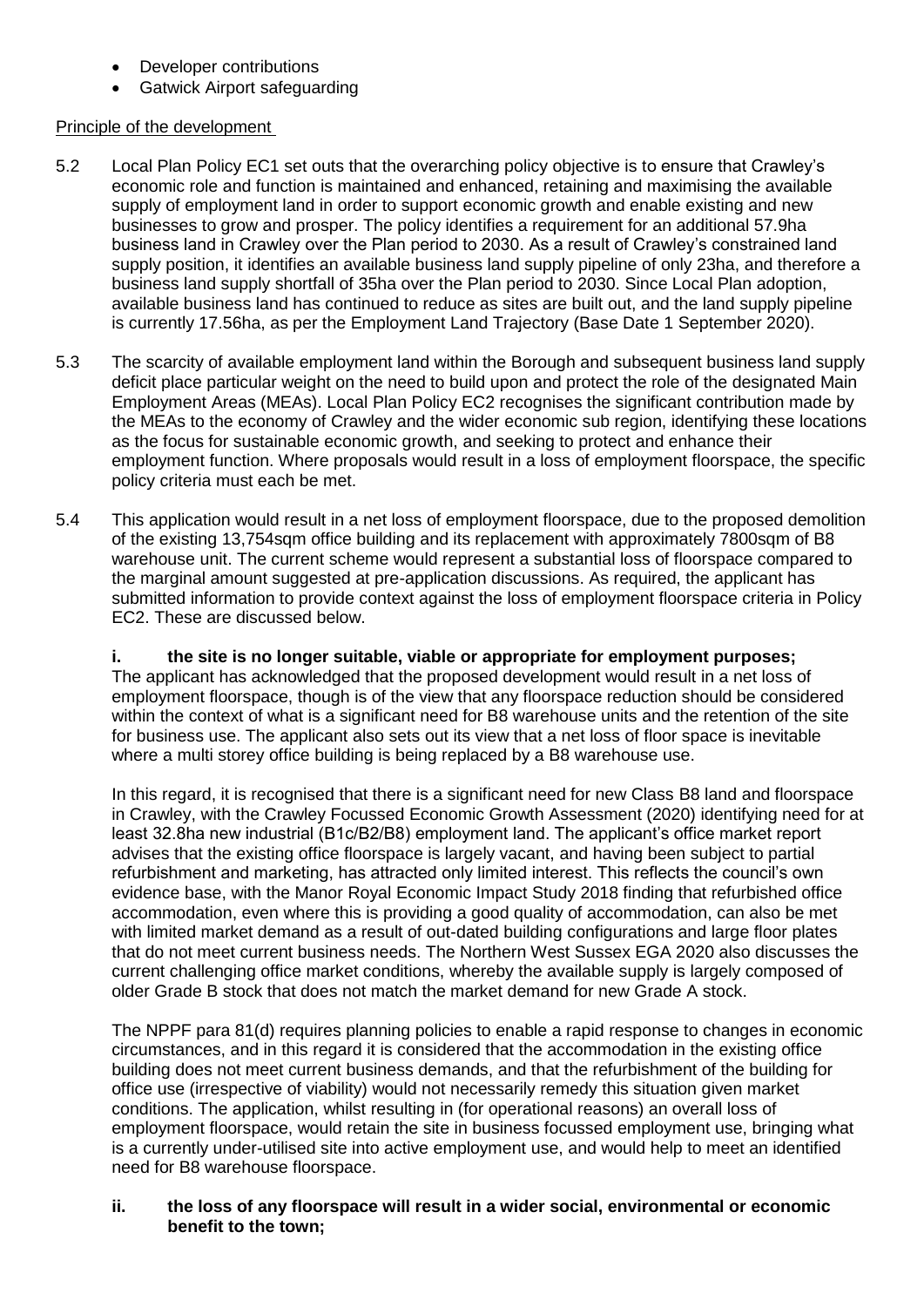It is recognised that redevelopment of this site would enable Hermes to relocate from its existing Woolborough Lane site to a larger premises, enabling expansion of the business and creation of an estimated 67 additional full time jobs. NPPF para 82 requires planning decisions to address the *'specific locational requirements of different sectors…making provision for…storage and distribution operations at a variety of scales'.* As such, there would be clear economic benefits from this proposal. There would also appear scope for the development to deliver wider social and environmental benefits through appropriate design and landscaping and sustainability measures.

#### iii. **there is no adverse impact on the economic role or function of the Main Employment Area, and wider economic function of Crawley.**

As discussed at (i) above, the existing office building is largely vacant, and given the nature of the office market, even refurbishment to Grade A status may still face challenges in securing occupiers. Given that the development would retain the site in employment use and would contribute to accommodating the need for warehouse units, although providing a reduced amount of floorspace, it is not considered that the partial loss of employment floorspace would undermine the function of Manor Royal as an MEA, nor the wider economic function of Crawley.

- 5.5 Having regard to the above, the proposed development, although resulting in a significant loss of employment floorspace, would retain the site in business focussed employment use, helping to meet what is a significant B8 floorspace need for Crawley. It would also support the expansion of an existing Manor Royal business and create new job opportunities. It is therefore considered that, on balance, the criteria of Policy EC2 are met.
- 5.6 Local Plan Policy EC3 focuses specifically on Manor Royal, supporting the delivery of business uses in this location, seeking to protect and reinforce its core business function by promoting development within the B-use classes, and encouraging the reuse and intensification of land or buildings within the main employment area. The policy requires development to contribute positively to the overall setting and environment of the main employment area as a business district through high quality design and landscaping that is in accordance with the Manor Royal Design Guide Supplementary Planning Document. In proposing B class employment development in Manor Royal, and encouraging the re-use of this largely vacant site, the application is consistent with Policy EC3. Given the net loss of employment floorspace, a Manor Royal Contribution would not be charged in this instance.
- 5.7 In conclusion this application would deliver business focussed employment use within Manor Royal, and is in principle supported. The key issue centres on the loss of what is a significant amount of employment floorspace arising from the replacement of the existing office building in favour of a new B8 storage and distribution warehouse. Given the challenges faced by the office market, the need to respond to changing economic circumstances, and that redevelopment of the site would help meet an identified need for warehouse units in Crawley, it is considered that the proposed reduction in employment floorspace at the site is in this instance justified. More broadly, the application would deliver wider economic benefits, bringing a largely vacant site into beneficial employment use, supporting the retention and expansion of an existing employer, and delivering new jobs. Therefore, it is considered that on balance, the loss of office floorspace is justified given the wider economic benefits that would be delivered through the proposed B8 scheme.

# The design and appearance of the proposal and impact on the street scene and wider area

- 5.8 Policies CH2, CH3 and EC3 require that all development should contribute positively to the overall setting and environment of Manor Royal through high quality design and landscaping. Policy EC3 specifically makes reference to the Manor Royal Design Guide SPD (MRSPD), and it affords this document significant weight. The design and landscaping of any development at this site would need to be carefully considered, given its location.
- 5.9 The site is located centrally within the Crawley Business Quarter. The Manor Royal Design Guide identifies this area as being within the Core Business Zone Character Area A. The key considerations are that the proposed development in such locations should seek to address are to:
	- Maintain the spacious setting of buildings;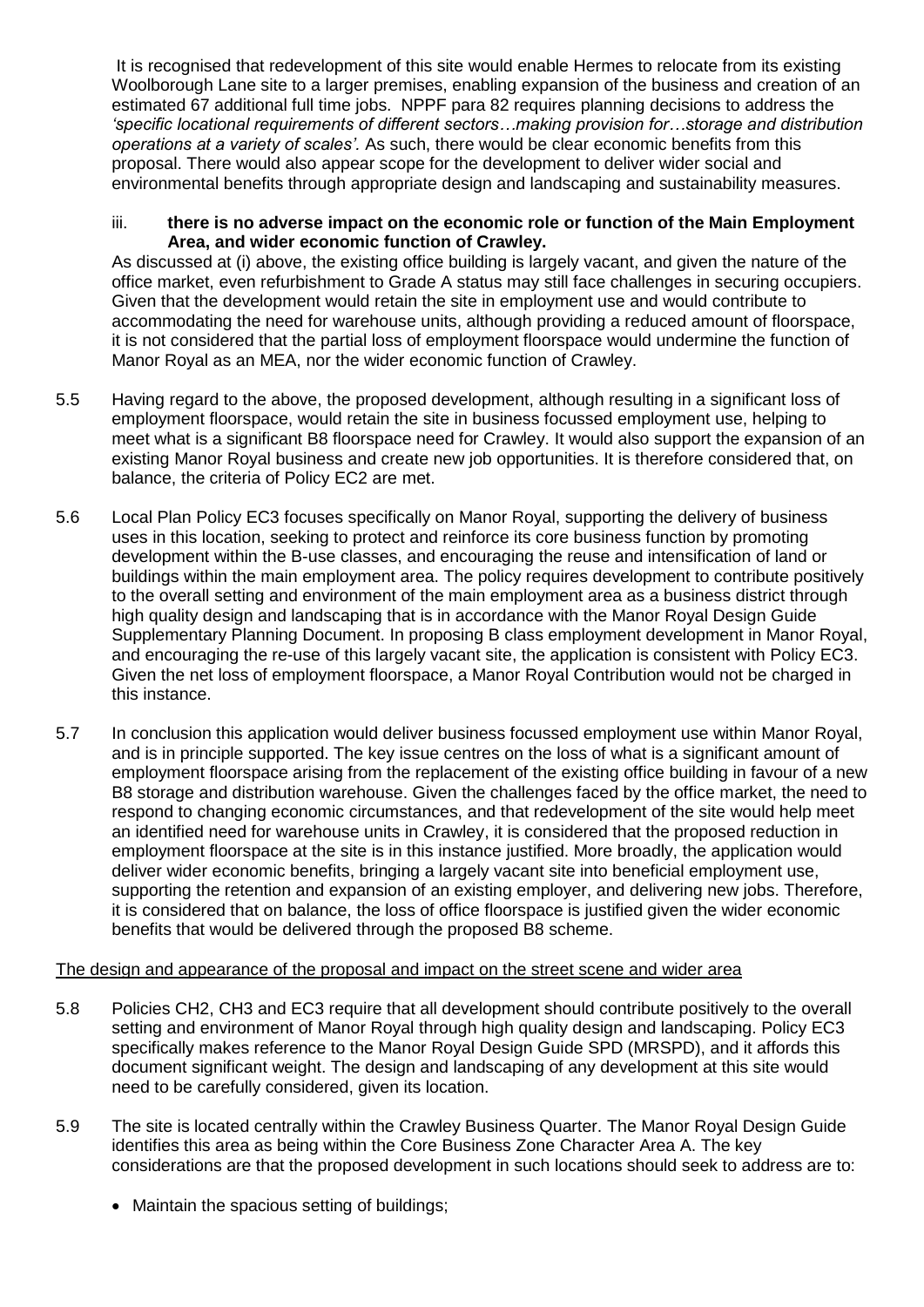- Build on the positive impact of high quality public realm and development through promoting high quality buildings that also improve the private realm;
- Provide active frontages, high quality materials, and planting of high aesthetic quality and durability; and
- Given the spacious and prominent nature of the area, explore the potential for taller buildings with due regard to the safeguarding requirements of Gatwick Airport.
- 5.10 The proposed building would be offset to the east of the site with hardstanding and parking to the north, south and west. The building would measure 61.5m in width, 116m in length and 16.1m in height. The entrance to the south would lead to a parking area for cars, cycles and motorcycles. To the north would be the entrance / exit to the site for lorries and vans as well as a lorry / van parking area. The central section would from the operational area of the site and would include loading bays and lorry parking spaces. The yard and northern parking area of the site would be enclosed with 2.4m paladin fencing. Landscaping is proposed on the north, south and western boundaries and would also separate the southern parking area from the central yard area.
- 5.11 The proposed building would be commercial in nature however it has been designed so that it is not a typical large 'shed' style building which one would normally associate with such uses. It is proposed to use composite cladding in varying shades of grey, and blue with large glazing panels on the entrance of the building. The cladding would be laid both vertically and horizontally to provide depth and texture creating a building of high quality. The careful use of materials with varying colours and patterns would provide relief and punctuation which would help to break up the mass of the built form.
- 5.12 The landscaping buffer on the road frontages (discussed in more detail in paras 5.29 5.37) would also integrate the building within the surrounding locality. Whilst the site is visible in the surrounding area due to its position in relation to the road network, the main views would be from the north and south as one approaches the site. In this respect the landscaping is important to soften the impact of the built form. The building would be lower than the existing structure on the site and lower than those surrounding it and would be similar in character to the BOC buildings to the immediate east. Overall, it is considered that the site can comfortably accommodate a building of this scale, particularly given the scale of the existing building.
- 5.13 In regard to the possible impact in terms of long distance views from Target Hill, the proposed development would be significantly smaller than the building that it would be replacing therefore the proposal would have less of an impact than the current situation. As such the proposal would not adversely impact on the long distance views.
- 5.14 Overall, it is considered that overall the design and layout of the building is appropriate within the context of the main employment area. Whilst it is a large, relatively plain building, this reflects its function and purpose and the design has been improved on the north and south elevations to provide more interest. It is considered the development would create a high quality public realm with the landscaping proposals. As such the proposal would accord with the relevant polices within the Crawley Borough Local Plan and the Manor Royal SPD.

### The impact on nearby occupiers/neighbours

- 5.15 The nearest occupiers to the proposed development are those to the east of the site, within the 'BOC' development which comprises of two warehouse buildings adjacent to the eastern boundary of the application site. A small path is proposed to be retained on this eastern boundary of the application site for maintenance/access. It is considered that given that the proposed use would be a warehouse building which would be compatible to the adjacent warehouse use to the east, the proposal would not result in an adverse impact on these adjacent commercial buildings.
- 5.16 Given that the surrounding area is industrial and commercial in its nature and appearance, immediate neighbours are therefore unlikely to suffer disturbance from the proposal. There are no residential dwellings in the near vicinity, it is therefore considered that the proposed development would not be detrimental to the amenities of neighbouring occupiers. As such the proposal would accord with development plan policy in this regard.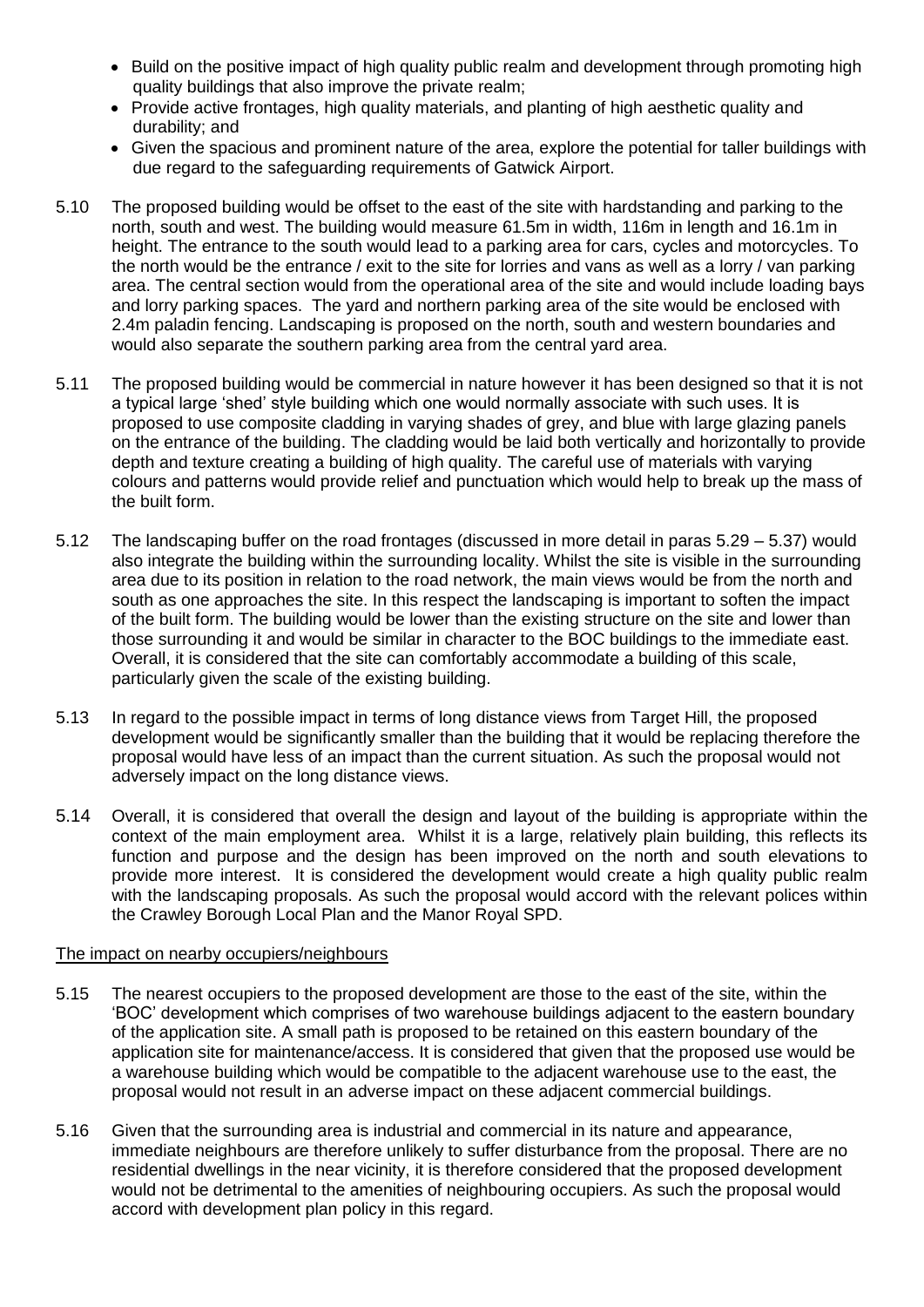### The impact on users of the highway, parking and the operational requirements of the site

- 5.17 The site is currently occupied by a 13,710sqm office building which has historically been home to Virgin Atlantic. The development proposals consist of the redevelopment of the site to provide a 7,800sqm (approx) parcel distribution warehouse within the B8 use class for use by Hermes. The development proposals would include parking on site for employees as well as HGV parking and HGV loading bays.
- 5.18 The site currently has 4 points of access onto the private access road known as Crawley Business Quarter. The site is primarily accessed via two roundabouts to the north and south of the site, there are additionally two secondary accesses located on the western edge of the site which are used to access the existing car park areas.
- 5.19 A series of changes are proposed to the access arrangements at the site to suit the proposed B8 use and the passage of HGVs into and out of the site. The main changes to the northern access would be to create an in and out configuration which would only be used for HGVs and LGVs to access the service yard. It is anticipated that HGVs would approach and leave the site via Fleming Way. It is also proposed that the existing informal pedestrian crossings will be upgraded to be formal zebra crossings. In regard to the southern access, the existing access would be retained and would be used for the staff car park and the office element of the proposal. These vehicles would enter and exit from this access point. The cycle parking would be accessed from the south, originally the cycle parking was located adjacent to the building but it has been relocated so that it is adjacent to the zebra crossing at the front of the site. This makes the spaces more accessible for cyclists with easy access to the building. In addition to above, the two existing secondary accesses on the western boundary of the site will be closed and the footway reinstated.
- 5.20 The site will in effect be divided into two parts with the staff parking contained to the south of the site and with the yard area and lorry / van park to the north. Landscaping is proposed to separate the two areas.
- 5.21 In regard to the required parking arrangements proposed with this application, this is set out in the table below

|                               | Cars<br>(1 space per 100sqm)<br>Disabled (a minimum of one<br>space or 5% of total parking<br>provision) | Lorries (and vans)<br>1 space per 500sqm – 1<br>space minimum) |                                     | Cycle<br>(1 space per 500sqm for<br>staff, 1 space for<br>1000sqm for visitors) |           | <b>Motorcycle</b> (1 space<br>minimum+1 space / 10 car<br>parking spaces) |           |
|-------------------------------|----------------------------------------------------------------------------------------------------------|----------------------------------------------------------------|-------------------------------------|---------------------------------------------------------------------------------|-----------|---------------------------------------------------------------------------|-----------|
| Standards                     | Provision                                                                                                | <b>Standards</b>                                               | Provision                           | Standards                                                                       | Provision | Standards                                                                 | Provision |
| 78 (including 5)<br>disabled) | 95 (including<br>6 disabled)                                                                             | 16                                                             | 48 (spaces)<br>22 (docking<br>bays) | 24                                                                              | 24        | 11                                                                        | 12        |

- 5.22 The 95 car parking spaces would be laid out within a car park to the south of the site. Of the 95 spaces, 20 would be electric vehicle charging spaces, 6 would be disabled bays and 9 would be car sharing spaces. 11 motorbike spaces would be located to the far south of the car park and 24 cycle spaces adjacent to the access and egress to the site. The 48 HGV/LGV parking would be located along the western and north eastern boundary of the site within the yard area which is separated from the car park by fencing and a hedge. The 22 docking spaces would be located on the north and west elevations of the building in front of the service doors.
- 5.23 Comparing the proposed provision to the required, the car and HGV parking is higher than the standards require, however the provision has been based on the operational needs of the user. The applicant advises that Hermes are not only relocating but also expanding throughput and employment numbers considerably. They have confirmed their intention to increase from about 158 jobs to about 225 jobs. The unit would operate 24 hours a day, with 3 shifts. At shift turnover during peak periods, up to around 2/3 of these staff may need to be on site, i.e. up to about 150. Their estimate is that this will require a higher number of spaces than the current minimum standard. While it is to be expected that the travel plan and accessibility improvements will reduce overall parking demand, the effectiveness of this will likely be limited when shifts cross over at night time.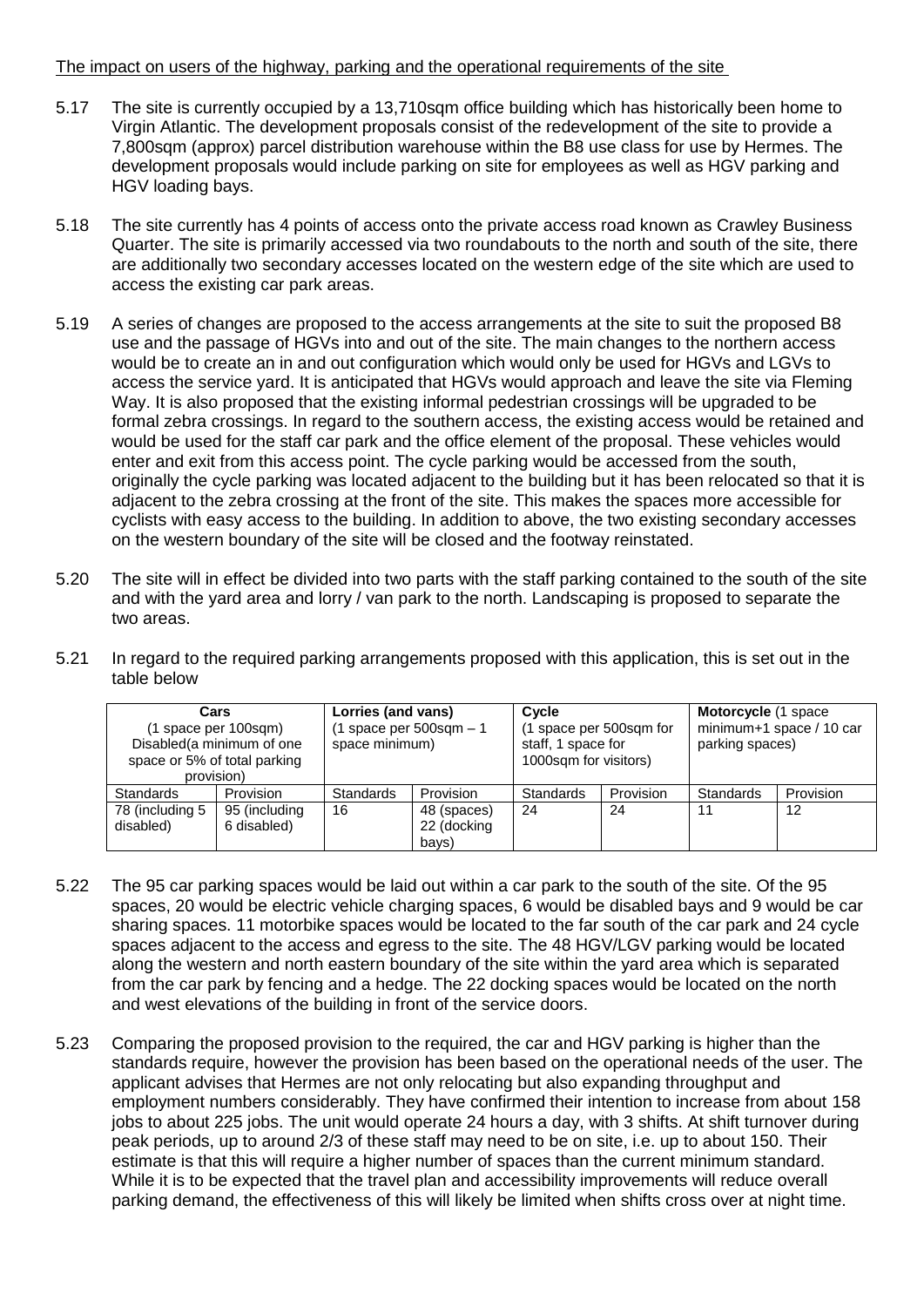- 5.24 The Local Highway Authority (LHA) were consulted on the application and advise that whilst the proposal would be offering more spaces than the proposed standards, this need for the additional spaces is based on operational need of Hermes. The LHA do not raise concern in this regard but advise that sustainable travel where possible must still be encouraged through the Travel Plan.
- 5.25 The accessible car parking spaces are provided to standard at 5% total provision and in addition, the applicants have considered the guidance in paragraph 110 of the NPPF, the WSCC 2019 guidance on 'Parking and New Development' and emerging local plan and provided EV charging parking spaces within the layout for 20% of the car parking spaces providing 20 spaces. These measures are considered a positive addition to future proof the development and encourage more sustainable forms of private vehicle travel.
- 5.26 In terms of the net traffic impact, the LHA advise that the proposed use would greatly decrease the number of trips on the highway network at peak times. However, it would increase the amount of operational HGV traffic to and from the site in the peak hours and across the whole day. Whilst there would be an increase in HGV trips during the peak periods the LHA do not consider that it would be at a level where further highway junction assessment modelling would be required.
- 5.27 The LHA requested further information regarding the proposed traffic distribution for the site which the applicant has provided. The LHA advise that given that the proposed development is intended to replace the existing Hermes depot, and also considering the previous use of the site with its associated trips it is not expected that there would be a significant impact on the local junctions that would affect capacity or safety and therefore they do not raise objection to the proposal. Conditions are requested regarding the submission of a construction management plan, cycle parking details, for the travel plan to be approved and for the vehicle parking and turning area to be implemented prior to occupation. Furthermore, the LHA require a contribution of £3500 for Travel Plan monitoring which would be secured by a S106.
- 5.28 In conclusion, the proposed number of cycle spaces and motorbike parking spaces would comply with the parking standards. Whilst there is a considerable overprovision of car parking spaces and HGV/LGV spaces, this is as a result of the specific needs of the end user and would be acceptable in this instance. The parking layout would be acceptable with the car park / cycle / motorbike spaces separated from the main yard area and the HGV/LGV spaces and loading bays. Therefore, subject to the above suggested conditions, it is considered that the proposal would not result in an adverse impact in regard to highway capacity or safety and as such would accord with development plan policies in this regard.

### Landscaping, Trees and Ecology

- 5.29 Local Plan Policies CH2, CH3 and EC3, the Manor Royal SPD and supporting the Public Realm Strategy places considerable emphasis on enhancing private landscaped areas along the road frontages and internally within the sites. Policy ENV2 states that all development proposals will be expected to incorporate features to encourage biodiversity where appropriate, and where possible enhance existing features of nature conservation value within and around the development.
- 5.30 This site is designated within The Manor Royal Urban Design Guide as 'other minor roads' which states that areas beyond the Secondary and Primary roads are less prominent but are also important in defining the look, feel and experience of the Business District. Consistent general design guidance and provision of a landscaping buffer can improve public areas across the highway network and ensure there is quality interaction between private plots and the public realm. The SPD goes on to say that all developments on minor roads should demonstrate how they address the following:
	- Enhance the visual experience of the local road network.
	- Create a more legible relationship between roads and pavements, benefiting vehicle users and pedestrians
	- Create seasonal interest through landscaping that also improves the clarity in the hierarchy of the road network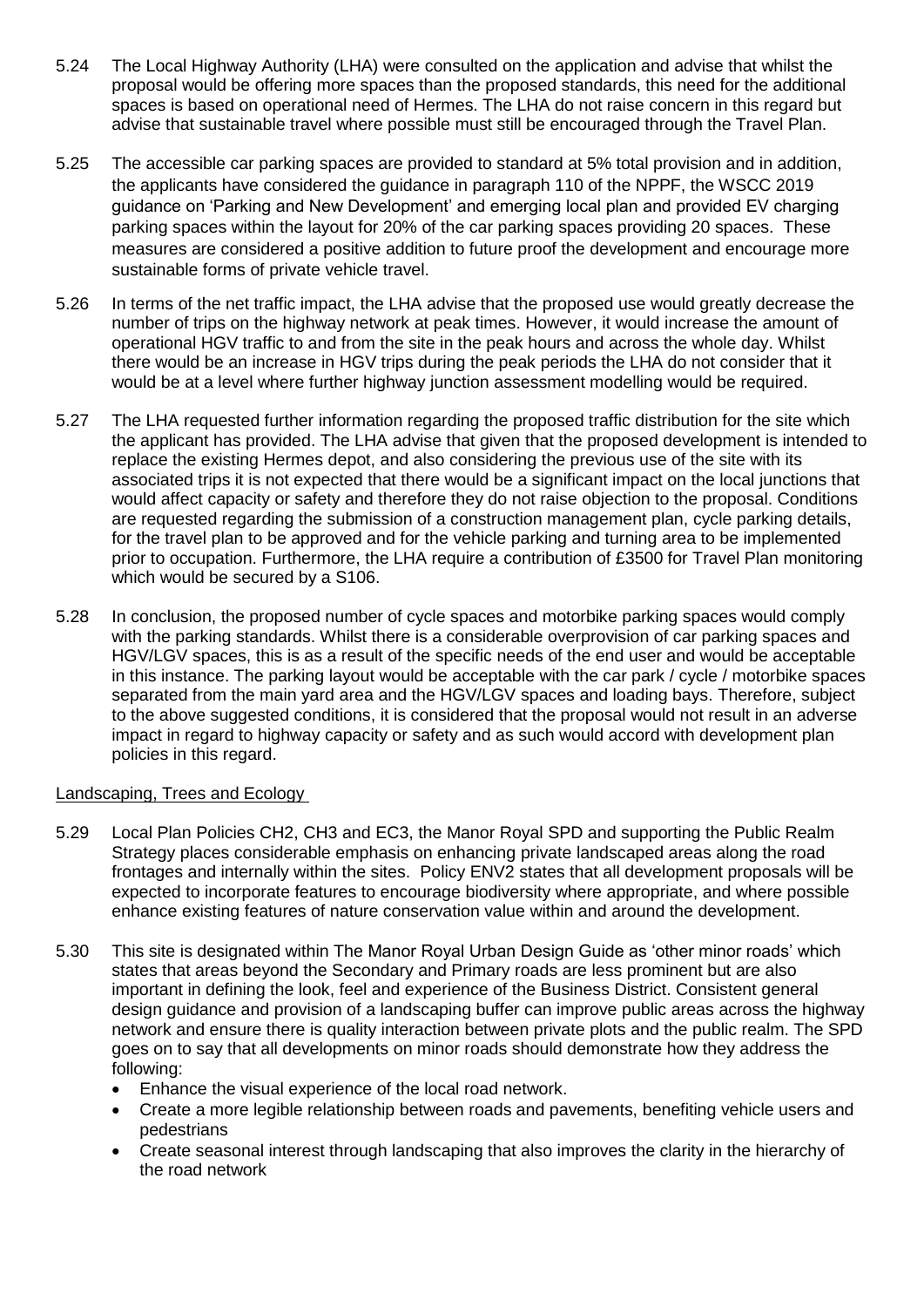Whilst most of the existing soft landscaped areas are within private ownership, by considering the use of verges and making better use of space within the private realm, there is scope for areas of wildflower, groundcover and tree planting.

- 5.31 The application was supported by a Landscape Masterplan Strategy, An Arboricultural Impact Assessment and Method Statement, including a Tree Protection Plan and an Ecological Assessment. It is proposed to remove 50 individual / pairs of trees and 5 groups of trees. The trees to be removed vary from category C to U class trees with the exception of the following category B trees; a pair of paperback Birch trees (T11), a pair of Ash Trees (T18), a group of Ash trees (T30) and an Alder (T32). None of the trees are protected and they are not significant in terms of their size or age. Further the Ash trees are showing sign of ash die back. Policy CH6 requires 77 replacement trees to be planted, and 138 new trees are proposed.
- 5.32 Given the operational needs of the site, it is not proposed that there would be any planting within the main yard area of the site. The planting would be kept to the boundaries and within the staff parking area to the south. The existing landscaping buffer on the northern boundary is a maximum of 10.6m in length and on the west is 8m. The southern boundary is more informal and varies in depth. These boundaries are proposed to be strengthened by planting a mixture of 58 extra heavy standard trees and 80 standard trees. These would be native species of 14-16cm girth and 8-10 cm girth. Ornamental tree planting (4-4.5cm girth), shrubs and a native mixed species hedgerow. To the south of the site a native hedge is proposed on the boundary of the staff car park, tree planting is proposed within the parking area to break up the hardstanding and ornamental planting and native wildflower grassed areas are also proposed. To the east, there is little opportunity for planting given the location of the building with the boundary however this boundary is the least visible from the surrounding area and would be acceptable in this instance.
- 5.33 The proposed planting has been balanced against the operational requirements of the site. The landscaping has been improved on the boundaries of the site which would help to soften the appearance of the site when viewed form the surrounding area and the hardstanding to the south has been broken up by further planting. The proposed replacement planting of 138 trees coupled with the retention of the majority of the existing trees on the boundaries is such that the proposed landscaping and planting strategy would be acceptable subject to conditions requiring the protection of the retained trees during construction. Further the proposal would provide in excess of the number of replacement trees under Policy CH6 (77 required and 138 proposed).
- 5.34 In regard to the ecological impacts of the site, an ecological assessment and bat survey were submitted with the application which stated that the majority of the application site is of no intrinsic ecological value, comprising areas of built form and hardstanding. The small areas of amenity grassland and ornamental planting are considered to be of negligible ecological value given their small extent and limited species range. The report suggests that no specific mitigation would be required for the loss of these habitats.
- 5.35 A key component of the landscaping proposals will include for the extensive buffering of the western, northern and southern boundaries to both enhance its value as an ecological asset in its own right, as well as strengthening its links with connected Green Infrastructure within the wider area, including pockets of Ancient Woodland and the identified Ancient Hedgerow network. The ecological enhancements would include the use of flowering plants to encourage invertebrates, batfriendly planting to increase foraging, native species-rich hedgerows on the site boundaries and within the car park to the south, green walls to the building by training climbing plants to grow up the building and the installation of bird and bat boxes.
- 5.36 The Ecologist was consulted on the proposal and advises that the report suggests that the proposals would provide for a net gain in biodiversity. However he does not consider that there would be any significant gain but he accepts that the modest amount of new habitat is capable of offsetting the loss of a modest amount of existing habitat, once matured which should be weighed against the local plan policy for net gain. He is satisfied with the results of the bat surveys and that no bats were present. A condition is suggested that the development is carried out in accordance with the recommendations set out within the Ecological Impact Assessment and subject to this, the proposal would be acceptable in this regard.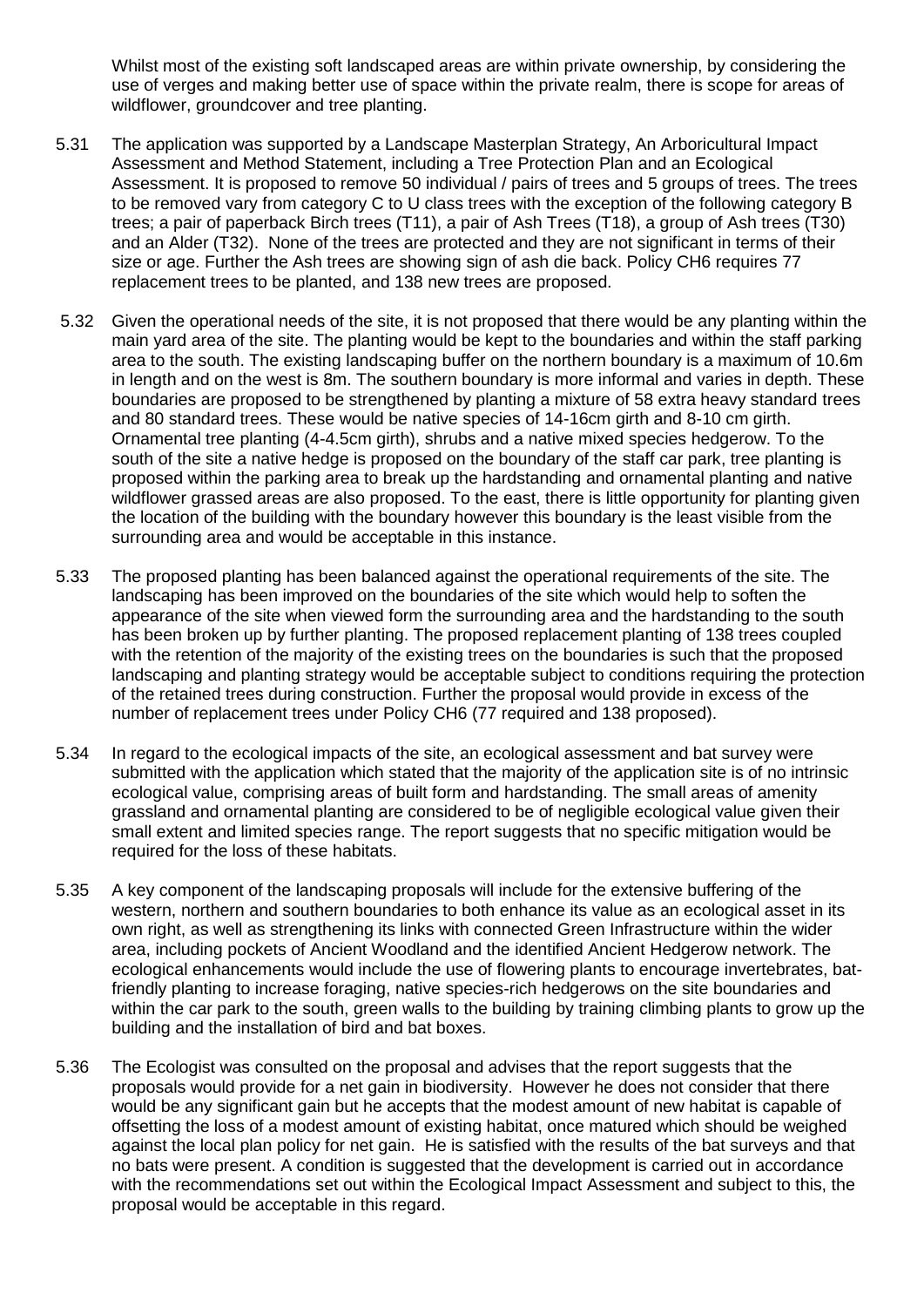5.37 Policy ENV2 states that developments should incorporate features to encourage biodiversity where appropriate, and where possible enhance existing features of nature conservation. Given that the proposed re-planting far exceeds that which would be removed, coupled with the proposed ecological enhancements, it is considered that the removal of a number of trees would be acceptable in this instance. The proposal would therefore comply with the relevant Local Plan Policies and the Manor Royal SPD.

# **Sustainability**

- 5.38 Policy ENV6 (Sustainable Design and Construction) states that all development must consider how it can address sustainability through reducing energy consumption, using renewable and low carbon energy, improving existing buildings when adding extensions, minimising carbon emissions during development and ensuring embedded carbon is retained and considering District Heat Networks, water stress and temperature extremes. Policy ENV7 (District Energy Networks) states that major developments within a Priority Area for District Heat Networks should demonstrate how they have addressed the hierarchy supporting creation of networks. Manor Royal is identified on the Proposals Map as a Priority Area. Policy ENV9 (Tackling Water Stress) states that non-residential development, where technically feasible and viable, should meet BREEAM Excellent including addressing maximum water efficiencies under the mandatory water credits.
- 5.39 The proposal is supported by an Energy and Sustainability Statement, including a BREEAM Pre-Assessment Document as an Appendix. The Energy and Sustainability Statement refers to the current adopted policies, and responds in the following terms:
	- Building fabric is similar to the 'notional' Building Regulations compliant specification;
	- Some improvements to energy efficiency of building services in relation to Building Regulations 'notional' requirements, e.g. more energy efficient lighting;
	- Air Source Heat Pumps and mechanical ventilation with heat recovery are identified as the most appropriate technology for providing heating, cooling and ventilation to the office areas;
	- Solar PV is also proposed for the roof area (as shown on the roof plans)
	- In terms of EV charging infrastructure the proposal includes 'active charging points for up to 20 vehicles' and buried ducts 'to be provided to the remaining car parking spaces, for future installation of electric charging points'.
	- In respect of policy ENV7 and District Energy Networks, the Statement identifies that there is no network currently in the vicinity. It continues: *The development has been designed to include a valved connection point for future connection to a district heat network via a plate heat exchanger, and future pipework routes have been considered. However, it is deemed that air source heat pumps offer an optimal low carbon solution to heating and cooling the office spaces and will offer further savings as the electricity grid continues to decarbonise.*
- 5.40 The proposed Strategy would achieve a reduction of 59% in energy consumption and 45% in CO2 emissions compared with baseline Building Regulations requirements. Allowing for 'unregulated' energy consumption (i.e. energy consuming equipment not covered by building regulations) these would fall to 31% and 20% respectively.
- 5.41 The Energy and Sustainability Officer advises that the strategy is considered acceptable. The report states that the future user would be responsible for connecting to the district network and that the proposed heat pump would be the heat source in the first instance. The plans show that an area would be safeguarded within the proposed building to allow for connection in the future and a condition is recommended to secure this. The BREEAM pre-assessment confirms that a level of performance which meets the ENV6 and ENV9 requirements is being targeted which can be secured via a condition. Conditions are also suggested in regard to the details of the solar PV array and electrical vehicle charging spaces.

### Air Quality & Noise

5.42 The proposal is accompanied by an Air Quality Assessment that has considered the air quality impacts during the construction (dust and vehicle emissions) and the buildings' subsequent operational phases (traffic impacts on the local road network).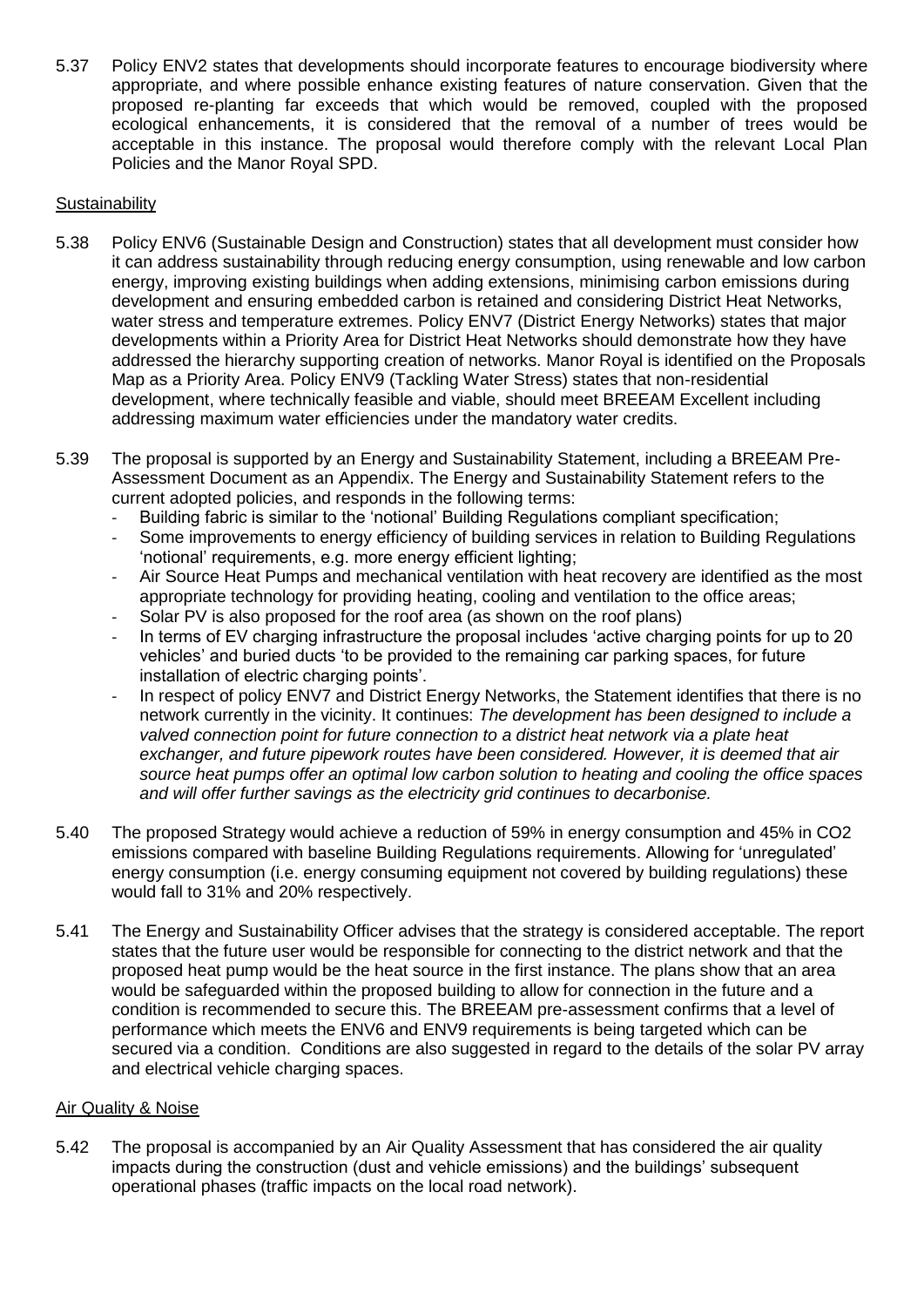- 5.43 The Council's Air Quality officer comments that during the construction phase, dust emissions can be adequately managed by adopting appropriate mitigation measures. This can be covered in the Construction Management Plan condition. The Air Quality officer also notes that the cumulative impacts of this development combined with other traffic growth generally within the area may contribute to a creeping baseline which may lead to exceedances and to account for this the applicants also carried out an Emissions Mitigation Assessment to calculate the cost of this damage from increased emissions from this development and appropriate mitigation to offset this damage.
- 5.44 The total cost was calculated at £127,164. This relates to the value of mitigation that should be applied to offset these adverse effects. It is recommended that these measures are secured by a s106 legal agreement in order to address these air quality issues. The package of measures would be a combination of both on-site and off-site proposals. The additional on-site mitigation measures are required to be over and above existing policy requirements.
- 5.45 Since this analysis was done, the applicants have reviewed the figures and at the time of writing this report have just submitted a new Air Quality Assessment. This is currently being considered by the Air Quality officer and an update will be given at the Committee meeting.
- 5.46 In regard to the noise impacts of the development, given that the site would be located within an existing industrial estate and would be used for warehousing and distribution, the proposal would not result in any adverse noise impacts and there are no residential properties within close proximity to the site.
- 5.47 Overall, subject to conditions and a s106 agreement the proposal would not result in an adverse impact upon air quality or noise and would therefore accord with Local Plan Policy ENV12.

### Flood Risk and Drainage

- 5.48 The proposed development site is a brownfield site with buildings and the majority of the remaining site area laid to hardstanding. The site is located within Flood Zone 1 and is an area with low potential of flooding. The existing developed site has several surface water drainage connections to Thames Water infrastructure. The submitted Flood Risk Assessment and Drainage Strategy shows that sustainable drainage techniques in the form of below ground attenuation with a restricted discharge to the main Thames Waters sewer as well as permeable paving to the staff car park.
- 5.49 Thames Water have advised that in regard to foul water that there is sufficient sewerage capacity to accommodate the development. In regard to surface water, they advise that they will only connect once it has been demonstrated that the hierarchy of disposal methods has been examined and approved by the lead local flood authority. The Council's Drainage Officer raised no objection to the proposal and confirmed that based on the impervious nature of the soil strata and the distance to a watercourse, the feasible option will be a connection of the surface water discharge to a public sewer asset such as Thames Water. The Drainage officer requires the submission of a construction drainage and environment management plan prior to the commencement of the development.
- 5.50 Subject to conditions it is considered that the proposal would not result in an adverse impact in regard to flood risk or drainage in accordance with Local Plan Policy ENV8.

### Contaminated Land

- 5.51 A Preliminary Phase 2 Contaminated Land Risk Assessment was submitted with this application. this indicates that the ground under the existing floor slab may require further intrusive investigation following demolition works. It is understood intrusive works have been undertaken and that no remediation works are suggested based on the results of the investigation and future surfacing of the site. It is further understood that not all the site was available for intrusive works and that more investigation is to be undertaken.
- 5.52 The recommendations and analysis detailed in the submitted report are considered acceptable in principle, but the report states that further investigation is required. As a result, the Environment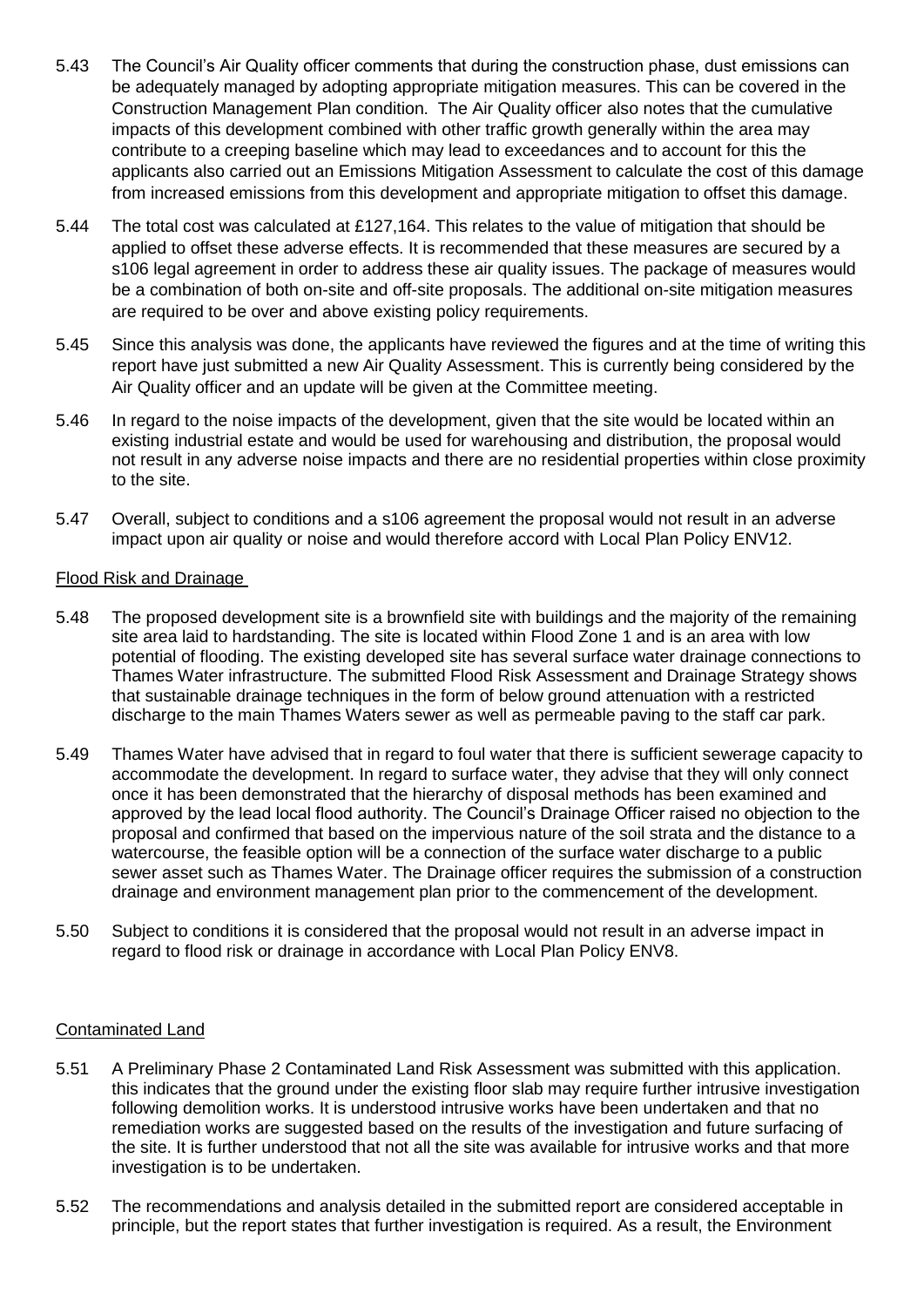Agency raised no objection, but request a condition advising that should contamination not previously identified is found to be present at the site then no further development shall be carried out until a remediation strategy is approved. The Council's Contaminated Land Officer has no objection to the proposal subject to a condition relating to a 3-stage risk based approach relating to risk assessment, options appraisal and remediation & verification.

5.53 Therefore, the proposal, subject to conditions requiring the submission of a 4 stage contaminated land strategy to be submitted prior to the commencement of the development as well as a condition requiring work to stop immediately should any contamination be found, the proposal would not result in an adverse impact regarding contamination and is considered acceptable in this regard.

## Developer contributions

- 5.54 A S106 agreement is required to secure the following matters:
	- Travel Plan monitoring fee of £3500
	- Air Quality Mitigation measures to a value of £127,164 to include both on-site and off-site mitigation measures
- 5.55 In regard to a Manor Royal contribution towards public realm improvements, the proposal would result in a reduction in business floor space therefore a contribution would not be required in this regard.

# Gatwick Airport safeguarding

5.56 Gatwick Airport Safeguarding and NATS have both commented on the application. NATS has no objection. GAL Safeguarding has no objection, subject to conditions to address: the implementation of the Bird Hazard Management Plan, submission of a detailed landscaping scheme to ensure that the amount of be fruit/berry bearing species would not exceed 40% of the total planting, submission of details for the PV, and a cranes informative. All these conditions are recommended accordingly.

# **CONCLUSIONS:-**

- 6.1. The use of the site is in principle supported by Local Plan policies and would have a potentially positive impact in terms of the local economy. The building design, size, massing, materials and landscaping would be considered acceptable within Manor Royal. Given the proposed landscape strategy and proposed ecological enhancements, it is considered that the removal of several trees would be balanced against the overall benefits of the development. The specific operational needs of the site and this operator in terms of access, car, lorry, cycle and motorcycle parking can be met, and the Local Highway Authority have confirmed there are no objections in terms of impact upon road capacity or highway safety. The proposals relating to drainage, air quality, and contaminated land would also be acceptable, subject to conditions, and the sustainability measures would provide a BREEAM excellent rating for water and energy credits.
- 6.2. Subject to the completion of the S106 legal agreement for the Travel Plan monitoring fee and air quality mitigation measures, it is considered that the proposal would accord with the relevant sections of the NPPF the relevant policies of the Local Plan 2015-2030 and relevant Supplementary Planning Guidance. On this basis it is recommended that planning permission be granted.

# **RECOMMENDATION RE: CR/2021/0247/FUL**

**PERMIT** - Subject to the conclusion of a Section 106 legal agreement, and subject to the following conditions:-

- 1. The development hereby permitted shall be begun before the expiration of 3 years from the date of this permission. REASON: To comply with Section 91 of the Town & Country Planning Act 1990.
- 2. The development hereby permitted shall not be carried out other than in accordance with the approved plans as listed below save as varied by the conditions hereafter: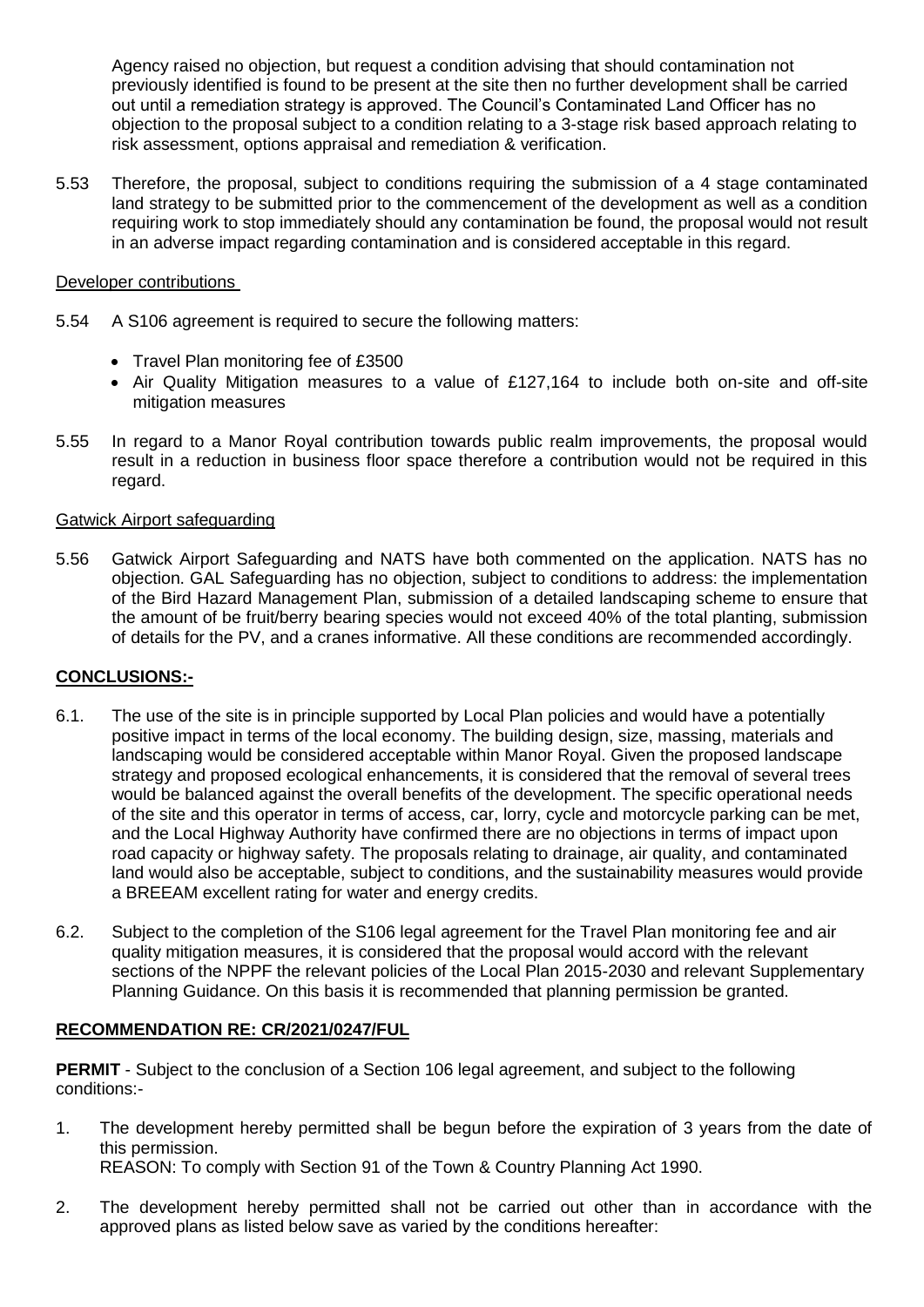(Drawing numbers to be added)

REASON: For the avoidance of doubt and in the interests of proper planning.

- 3. The development hereby permitted shall be used solely for the purposes of Use Class B8 (Storage or Distribution) and not for any other use as defined by the Town and Country Planning (Use Classes) Order 1987 (as amended), without the prior written consent of the Local Planning Authority REASON: To ensure that there is adequate parking and servicing provision on the site to reflect the use in accordance with Policies IN3, IN4 and CH3 of the Crawley Borough Local Plan 2015 - 2030 and the Urban Design Supplementary Planning Document.
- 4. Before any work for the implementation of this permission commences, detailed plans and particulars of the land levels and the finished floor levels of the buildings shall be submitted to and approved in writing by the Local Planning Authority, and the building shall be constructed in accordance with the approved levels.

REASON: To enable the Local Planning Authority to control the development in detail in the interests of amenity in accordance with Policy CH3 of the Crawley Borough Local Plan 2015-2030.

REASON FOR PRE-COMMENCEMENT: This condition is required pre-commencement as it relates to the site layout and how building will be constructed.

- 5. Prior to the commencement of the development hereby permitted, a Construction, Drainage and Environment Management Plan shall be submitted to and approved in writing by the Local Planning Authority. Thereafter the approved Plan shall be implemented and adhered to throughout the entire construction period. The Plan shall provide details as appropriate but not necessarily be restricted to the following matters,
	- the anticipated number, frequency and types of vehicles used during construction,
	- the method of access and routing of vehicles during construction,
	- the parking of vehicles by site operatives and visitors,
	- the loading and unloading of plant, materials and waste,
	- the storage of plant and materials used in construction of the development,
	- the erection and maintenance of security hoarding,
	- the provision of wheel washing facilities and other works required to mitigate the impact of construction upon the public highway (including the provision of temporary Traffic Regulation Orders),
	- details of public engagement both prior to and during construction works.
	- the management of surface water during construction
	- details of biodiversity and mitigation measures during site clearance, demolition and construction. REASON: In the interests of highway safety, ecology, drainage and the amenities of the area in accordance with Policy IN3 and CH3 of the Crawley Borough Local Plan 2015 - 2030.

REASON FOR PRE-COMMENCEMENT: This condition is required pre-commencement to ensure appropriate arrangements are in place to manage construction vehicles and related construction traffic arriving at the site and to ensure the potential impacts upon the amenity of the area, driange and ecology are controlled.

6. The development hereby permitted shall be carried out in accordance with the Air Quality Assessment in particular Table 22 - Mitigation of Construction Activities, dated July 2021 submitted with the application which must be implemented during the construction of the development .

REASON: To ensure that the development does not have a negative impact on Air Quality in accordance with Policy ENV12 of the Crawley Borough Local Plan 2015 - 2030.

7. The development hereby permitted shall be carried out in accordance with the Travel Plan ref 2021/5819/TP02 dated June 2021 submitted with the application. Only the approved details shall be implemented.

REASON: To encourage and promote sustainable transport in accordance with Policy IN3 of the Crawley Borough Local Plan 2015 - 2030.

8. Prior to the occupation of the development hereby permitted the car, motor cycle and lorry parking spaces (including the electric vehicle charging spaces) and the turning and manoeuvring areas shall be constructed in accordance with the approved plans. These spaces and areas shall thereafter be retained for their designated use.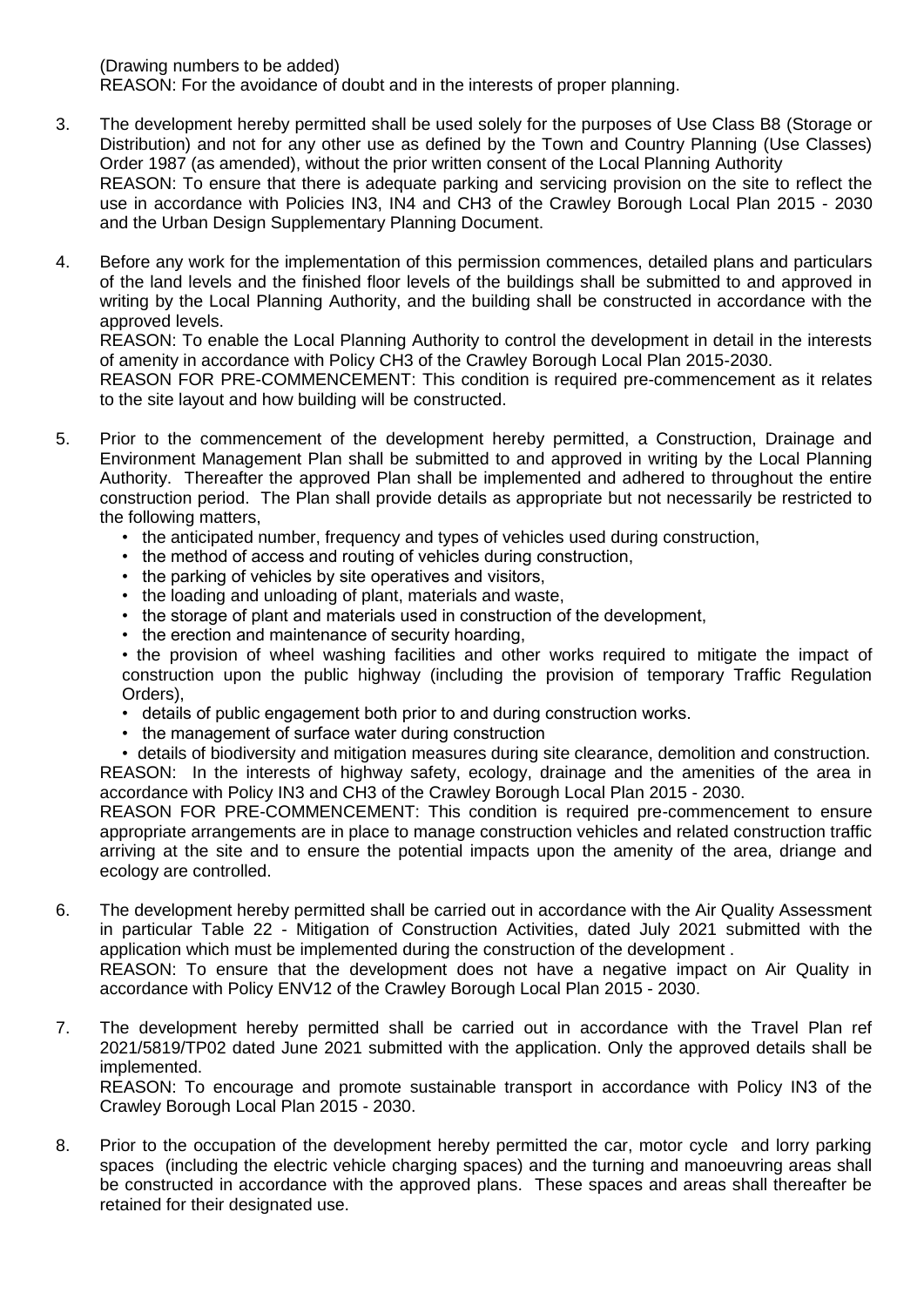REASON: To provide adequate on-site car parking and turning space for the development in accordance with Policy IN3 of the Crawley Borough Local Plan 2015 - 2030.

- 9. Prior to the first occupation of the development hereby permitted, plans and elevation shall be submitted to and approved in writing by the Local Planning Authority for:
	- (i) sheltered cycle parking spaces,
	- (ii) details of the storage of refuse / recycling provision
	- (iii) details of the substation and transformer plants.

The agreed details must be laid out and available prior to first occupation of the development and retained for the life of the development unless otherwise approved in writing by the Local Planning Authority.

REASON: In the interests of visual amenity and to ensure the operational and servicing requirements of the development are met in accordance with policy CH3 of the Crawley Borough Local Plan 2015- 2030.

10. No infiltration of surface water drainage into the ground is permitted other than with the written consent of the Local Planning Authority. The development shall be carried out in accordance with the approved details.

REASON: To ensure that the development does not contribute to, or is not put at unacceptable risk from, or adversely affected by, unacceptable levels of water pollution caused by mobilised contaminants in line with Policy ENV10 of the Crawley Borough Local Plan 2015-2030 and paragraph 170 of the National Planning Policy Framework.

11. The development hereby permitted shall be implemented and thereafter maintained and managed in accordance with the Flood Risk Assessment and Drainage Strategy provided by PRK UK Ltd and dated 30 March 2021, including a reduction of 50% of the pre development surface water flow rate as part of the surface water management plan, unless otherwise agreed in writing by the Local Planning Authority.

REASON: This is a major development and the performance of the drainage system must be future proofed to avoid flooding within the development and subsequent flood risk to other areas close to the development site in accordance with Policy EN8 of the Crawley Borough Local Plan 2015 - 2030.

12. Prior to the occupation of the development hereby permitted, a post construction certification shall be submitted to and approved in writing by the Local Planning Authority. This shall confirm that the works including the SuDS features proposed in the FRA and Drainage Statement have been constructed as stated. This shall be carried out by a third party.

REASON: This is a major development and the performance of the drainage system must be future proofed to avoid flooding within the development and subsequent flood risk to other areas close to the development site in accordance with Policy EN8 of the Crawley Borough Local Plan 2015 - 2030.

13. The development hereby permitted shall be carried out in accordance with the Tree Survey and Impact Assessment dated March 2021 ref: 1610-KC-XX-YTREE Rev 0 submitted with the application. The tree protection measures as set out within Section 6 of the report must be implemented prior to the commencement of the development and thereafter maintained for the duration of the construction works.

REASON: To ensure that the existing trees are not compromised during the construction of the development in accordance with Policy CH3 and CH6 of the Crawley Borough Local Plan 2015 - 2030. This condition is required pre-commencement as it relates to the site layout and how building will be constructed.

- 14. No above ground development shall take place until full details of soft landscaping works have been submitted to and approved in writing by the Local Planning Authority. These details shall include: - Grassed areas
	- The species, number and spacing of trees and shrubs

- Hedging

The approved details of the landscaping shall be carried out in the first planting and seeding season following the occupation of the building or the completion of the development, whichever is the sooner, and any trees or plants which within a period of five years from the completion of the development die, are removed, or become seriously damaged or diseased shall be replaced in the next planting season with others of similar size and species, unless the Local Planning Authority gives written consent to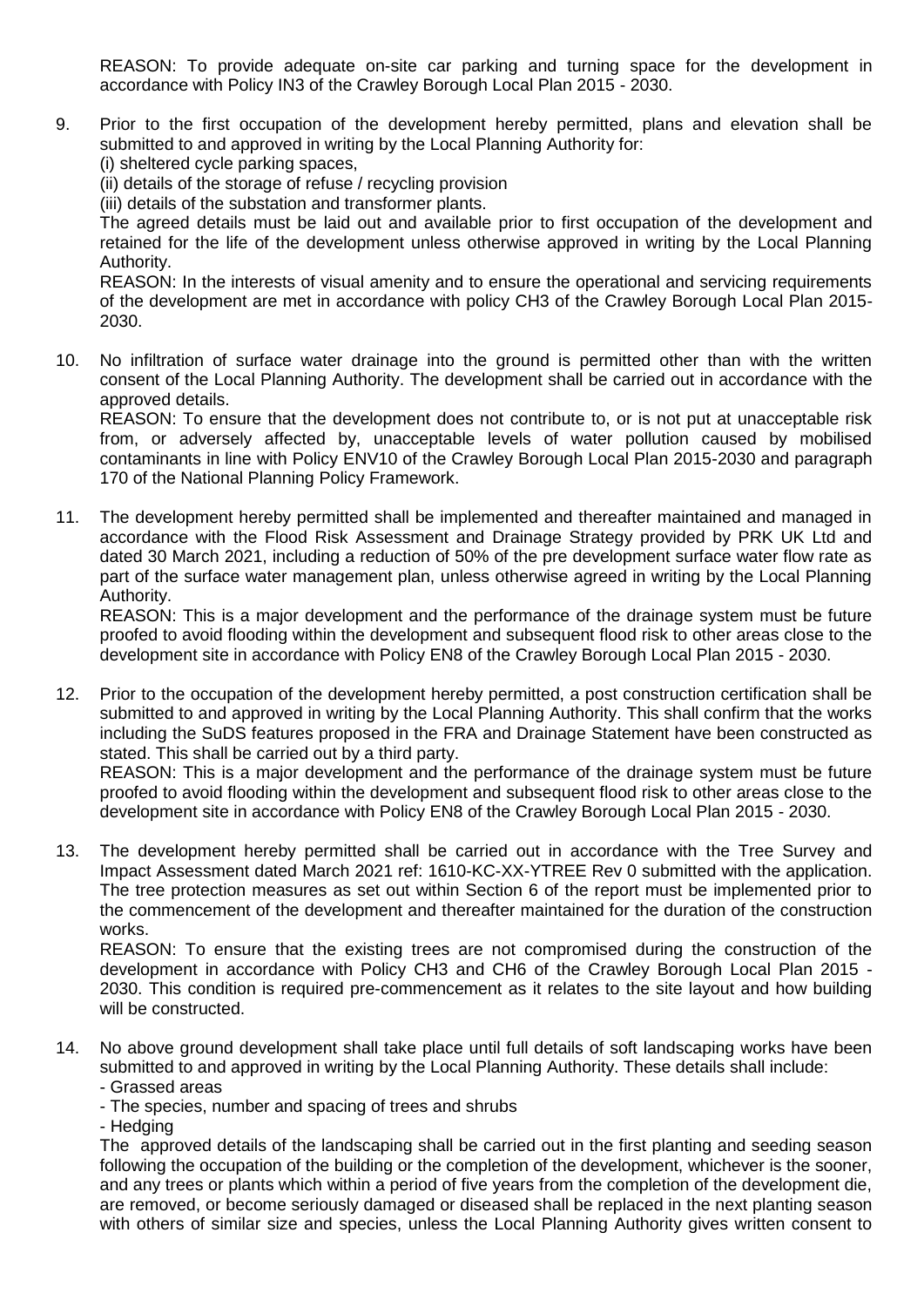any variation. No subsequent alterations to the approved landscaping scheme are to take place unless submitted to and approved in writing by the Local Planning Authority. The scheme shall be implemented as approved.

REASON: In the interests of amenity and of the environment of the development and to avoid endangering the safe movement of aircraft and the operation of Gatwick Airport through the attraction of birds and an increase in the bird hazard risk of the application site in accordance with Policies CH3 and IN1 of the Crawley Borough Local Plan 2015 - 2030.

- 15. Prior to the first occupation of the development, a Landscape Management Plan which covers a period of no less than 15 years shall be submitted to and approved in writing by the Local Planning Authority. The landscape management plan shall include a programme for implementation, long term design objectives, long term management responsibility and maintenance schedules for all landscaped areas. The development shall be carried out in accordance with the approved details. REASON: In the interests of visual amenity of the area in accordance with Policy CH3 of the Crawley Borough Local Plan and the Manor Royal SPD.
- 16. The recommendations set out in the Ecological Impact Assessment report by Lizard Landscapes dated 11 June 2021 shall be implemented in full unless otherwise agreed in writing by the Local Planning Authority. REASON: to ensure that the proposals avoid adverse impacts on protected and priority species and contribute to a net gain in biodiversity, in accordance with policy ENV2 of the Crawley Borough Local Plan 2015 - 2030.
- 17. Prior to the first occupation of the development, an enhancement and management plan for biodiversity features, which may be integrated with a landscape management plan, setting out aims, objectives initial enhancements, ongoing management operations, initial five-year action plan, details of responsibility for implementation, and, provision for review and updating shall be submitted to and approved by the Local Planning Authority. The approved details shall be implemented in full, including on site completion of initial biodiversity enhancements prior to first occupation, unless otherwise approved in writing by the Local Planning Authority.

REASON: To ensure that the proposals avoid adverse impacts on protected and priority species and contribute to a net gain in biodiversity, in accordance with policies ENV2 of the Crawley Borough Local Plan 2015-2030 and paragraph 175 of the NPPF.

18. Prior to the commencement of the development hereby permitted, details showing the proposed location of one fire hydrant or stored water supply (in accordance with the West Sussex Fire and Rescue Guidance Notes) shall be submitted to and approved in writing by the Local Planning Authority in consultation with West Sussex County Council's Fire and Rescue Service. The approved details shall then be implemented prior to occupation of the development.

REASON: to ensure the operational requirements of the development in accordance with Policy CH3 of the Crawley Borough Local Plan 2015 - 2030.

REASON FOR PRE-COMMENCEMENT: This condition is required pre-commencement as it relates to how the site layout and building will be constructed.

19. No above ground works shall be carried out unless and until a schedule of materials and finishes including samples of such materials and finishes to be used for external walls (and roofs) of the proposed building, including the glazing and cladding have been submitted to and approved by the Local Planning Authority. The development shall thereafter only be constructed in accordance with the approved materials.

REASON: To enable the Local Planning Authority to control the development in detail in the interests of amenity in accordance with Policy CH3 of the Crawley Borough Local Plan 2015-2030.

20. No above ground works shall be carried out unless and until precise details (including a 1:20 section of the glazing details), showing the ground and 1st floor window profiles, main entrance door fenestration profiles including surrounding details for the south and west elevations have been submitted to and been approved in writing by the Local Planning Authority. The development shall be implemented in accordance with the agreed details.

REASON: To control the development in detail and to ensure a high quality development in accordance with policies CH2 and CH3 of the Crawley Borough Local Plan 2015-2030.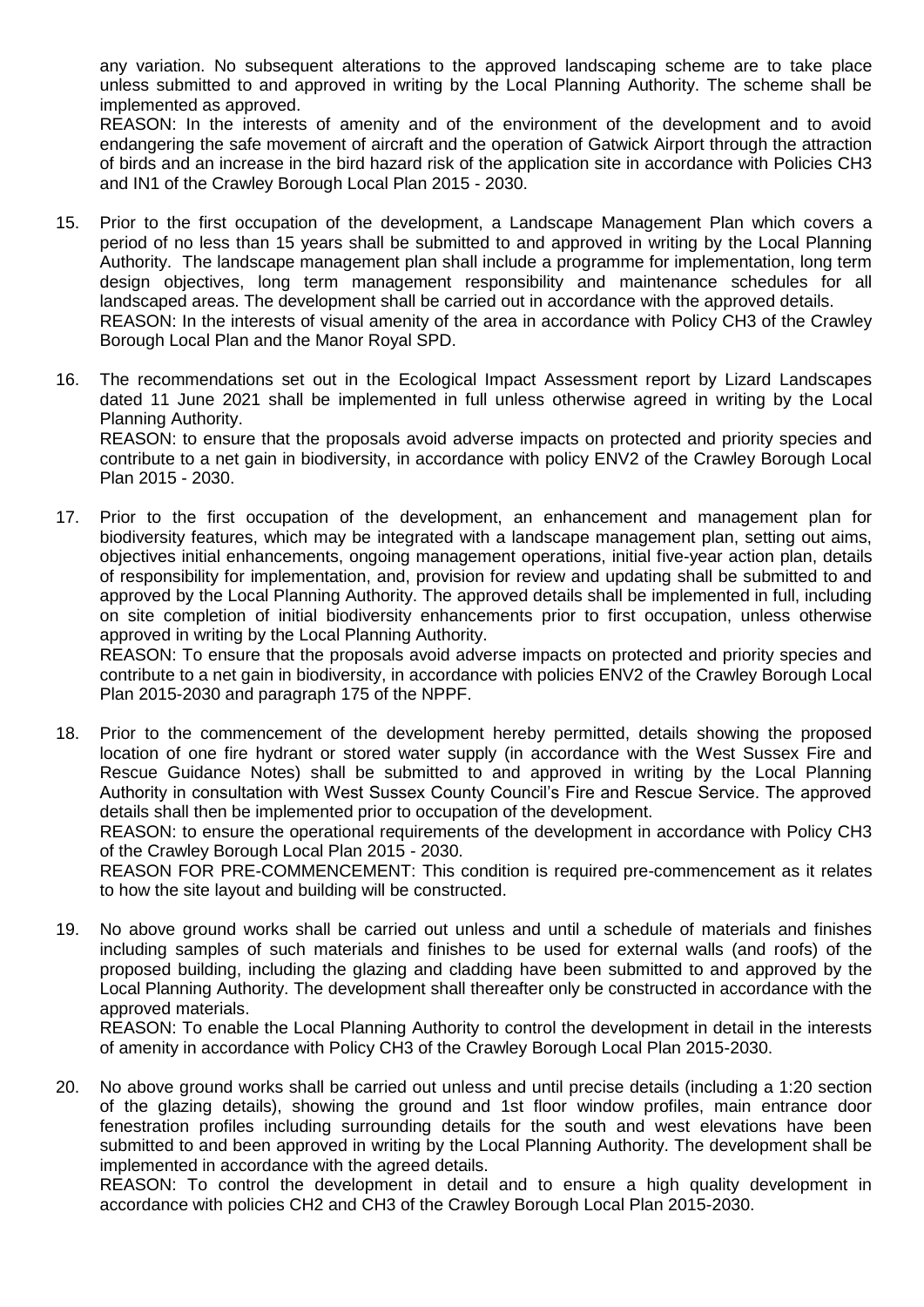21. Prior to the commencement of the development hereby permitted, a Bird Hazard Management Plan shall be submitted to and approved in writing by the Local Planning Authority. The submitted plan shall include details of:

- Management of any flat/shallow pitched roofs on buildings within the site which may be attractive to nesting, roosting and "loafing" birds.

The Bird Hazard Management Plan shall be implemented as approved, upon completion of the roof and shall remain in force for the life of the building. No subsequent alterations to the plan are to take place unless first submitted to and approved in writing by the Local Planning Authority.

Reason: It is necessary to manage the roof in order to minimise its attractiveness to birds which could endanger the safe movement of aircraft and the operation of Gatwick Airport in accordance with Policy IN1 of the Crawley Borough Local Plan 2015 - 2030.

REASON FOR PRE-COMMENCEMENT: This condition is required pre-commencement as it relates to how the building will be constructed.

22. Prior to the commencement of the development hereby permitted, a strategy to deal with the potential risks associated with any contamination of the site shall be submitted to, and approved in writing by, the Local Planning Authority. This strategy will include the following components:

1. A preliminary risk assessment which has identified:

- all previous uses;

- potential contaminants associated with those uses;
- a conceptual model of the site indicating sources, pathways and receptors; and

- potentially unacceptable risks arising from contamination at the site.

2. A site investigation scheme, based on (1) to provide information for a detailed assessment of the risk to all receptors that may be affected, including those off site.

3. The results of the site investigation and the detailed risk assessment referred to in (2) and, based on these, an options appraisal and remediation strategy giving full details of the remediation measures required and how they are to be undertaken.

4. A verification plan providing details of the data that will be collected in order to demonstrate that the works set out in the remediation strategy in (3) are complete and identifying any requirements for longer-term monitoring of pollutant linkages, maintenance and arrangements for contingency action.

Any changes to these components require the written consent of the local planning authority. The scheme shall be implemented as approved.

REASON: The proposed site is on a former works/engineering/industrial ground with risk of contamination on the site and to ensure that the development does not contribute to, or is not put at unacceptable risk from, or adversely affected by, unacceptable levels of water pollution or contaminated land in accordance with Policy ENV10 of Crawley Borough Local Plan 2015-2030 and with paragraph 170 of the National Planning Policy Framework.

REASON FOR PRE-COMMENCEMENT: This condition is required pre-commencement as it relates to how contamination will be investigated and remediated during construction and then during operation.

23. If, during development, contamination not previously identified is found to be present at the site then no further development (unless otherwise agreed in writing with the Local Planning Authority) shall be carried out until a remediation strategy detailing how this contamination will be dealt with has been submitted to and approved in writing by the Local Planning Authority. The remediation strategy shall be implemented as approved.

REASON: To ensure that the development does not contribute to, or is not put at unacceptable risk from, or adversely affected by, unacceptable levels of water pollution from previously unidentified contamination sources at the development site in line with with Policy ENV10 of Crawley Borough Local Plan 2015-2030 paragraph 170 of the National Planning Policy Framework.

24. No solar panels shall be installed until full details have been submitted to and approved in writing by the Local Planning Authority. No subsequent alterations to the approved scheme are to take place unless agreed in writing by the Local Planning Authority. The scheme shall be implemented as approved.

REASON: In the interest of visual amenity and to ensure the development does not endanger the safe movement of aircraft or the operation of Gatwick Airport through interference with communication, navigational aids and surveillance equipment and glare issues in accordance with Policies CH3 and ENV6 of the Crawley Borough Local Plan 2015-2030 and the Planning and Climate Change SPD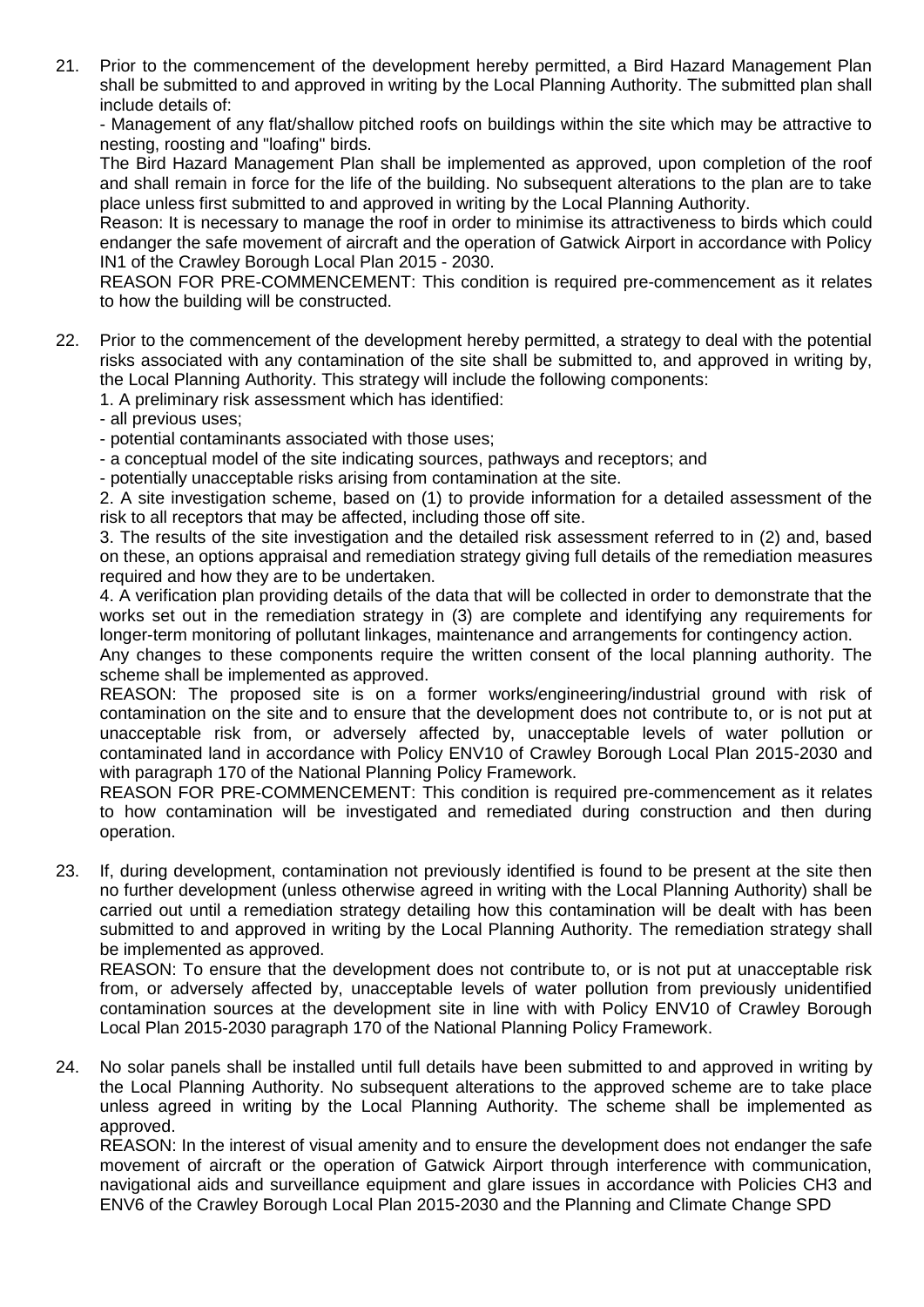- 25. Within six months of the occupation of the development hereby permitted, a post-construction report shall be submitted to and agreed in writing by the Local Planning Authority, verifying that that Unit has achieved the minimum Energy and Water standards for BREEAM 'Excellent'. REASON: In the interests of sustainable design and efficient use of water resources in accordance with Policies ENV6 and ENV9 of the Crawley Borough Local Plan 2015-2030 and the Planning and Climate Change Supplementary Planning Document.
- 26. The space and connection point for a future heat plate exchanger and associated future ducting route for a connection to a District Heat Network, identified on submitted drawing 6113-CBC-00-00-DR-U-96002 T01, shall be kept available for this purpose. REASON: In the interests of environmental sustainability, in accordance with policy ENV7 of the Crawley Borough Local Plan 2015-2030 and the Planning and Climate Change Supplementary Planning Document.

INFORMATIVES(S)

1. Given the nature of the proposed development it is possible that a crane may be required during its construction. We would, therefore, draw the applicant's attention to the requirement within the British Standard Code of Practice for the safe use of Cranes, for crane operators to consult the aerodrome before erecting a crane in close proximity to an aerodrome. Gatwick Airport requires a minimum of four weeks' notice. For crane queries/applications please email: lgwcranes@gatwickairport.com

Please note that as from 31st May 2021 crane operators will in the first instance need to notify the Civil Aviation Authority (CAA) of any cranes in the UK that are over 10m in height or taller than the surrounding trees/structures. Notification should be at least 8 weeks before any crane is due on site. For further details please refer to CAP1096 'Guidance to Crane Operators on Aviation Lighting and Notification' available at www.caa.co.uk

- 2. Only clean uncontaminated water should drain to the surface water system. Roof drainage shall drain directly to the surface water system (entering after the pollution prevention measures). Appropriate pollution control methods (such as trapped gullies and interceptors) should be used for drainage from access roads and car parking areas to prevent hydrocarbons from entering the surface water system.
- 3. In regard to condition 22 above, the following applies:
	- 1. A desk-top study carried out by a competent person. The study shall detail the history of the site uses and identify and evaluate all potential sources and impacts of land and/or groundwater contamination relevant to the site. Two full copies of the desk-top study and the non-technical summary shall be submitted to the LPA.
	- 2. A site investigation shall be carried out by a suitably qualified and accredited consultant/contractor in accordance with a Quality Assured sampling and analysis methodology BS 10175:2011. The site investigation should fully and effectively characterise the nature and extent of any land and/or groundwater contamination and its implications, including an assessment of risk to any potential receptors. A full report on the findings of the site investigation shall be submitted to the LPA see note above.
	- 3. A written remediation statement, detailing the works necessary so as to render harmless the identified contamination given the proposed end use of the site and surrounding environment, including any controlled waters, shall be submitted to the LPA and agreed in writing with the LPA prior to any remediation commencing on site. Two copies of the remediation report shall be submitted to the LPA.
	- 4. Approved remediation works shall be carried out in full on site, under a quality assured scheme to demonstrate compliance with the proposed methodology and best practice guidance. If during the remediation works contamination is encountered that had not previously been identified then the additional contamination shall be fully assessed and an appropriate remediation scheme agreed with the LPA in accordance with the process laid out at points  $1 - 3$  above.
	- 5. Upon completion of the remediation works, this condition shall not be discharged until further validation report has been submitted to, and approved by the LPA. The validation report shall include quality assurance certificates to show that the works have been carried out in accordance with the approved methodology. Details of any post remedial sampling and analysis to show the site has reached the required clean-up criteria shall be included in the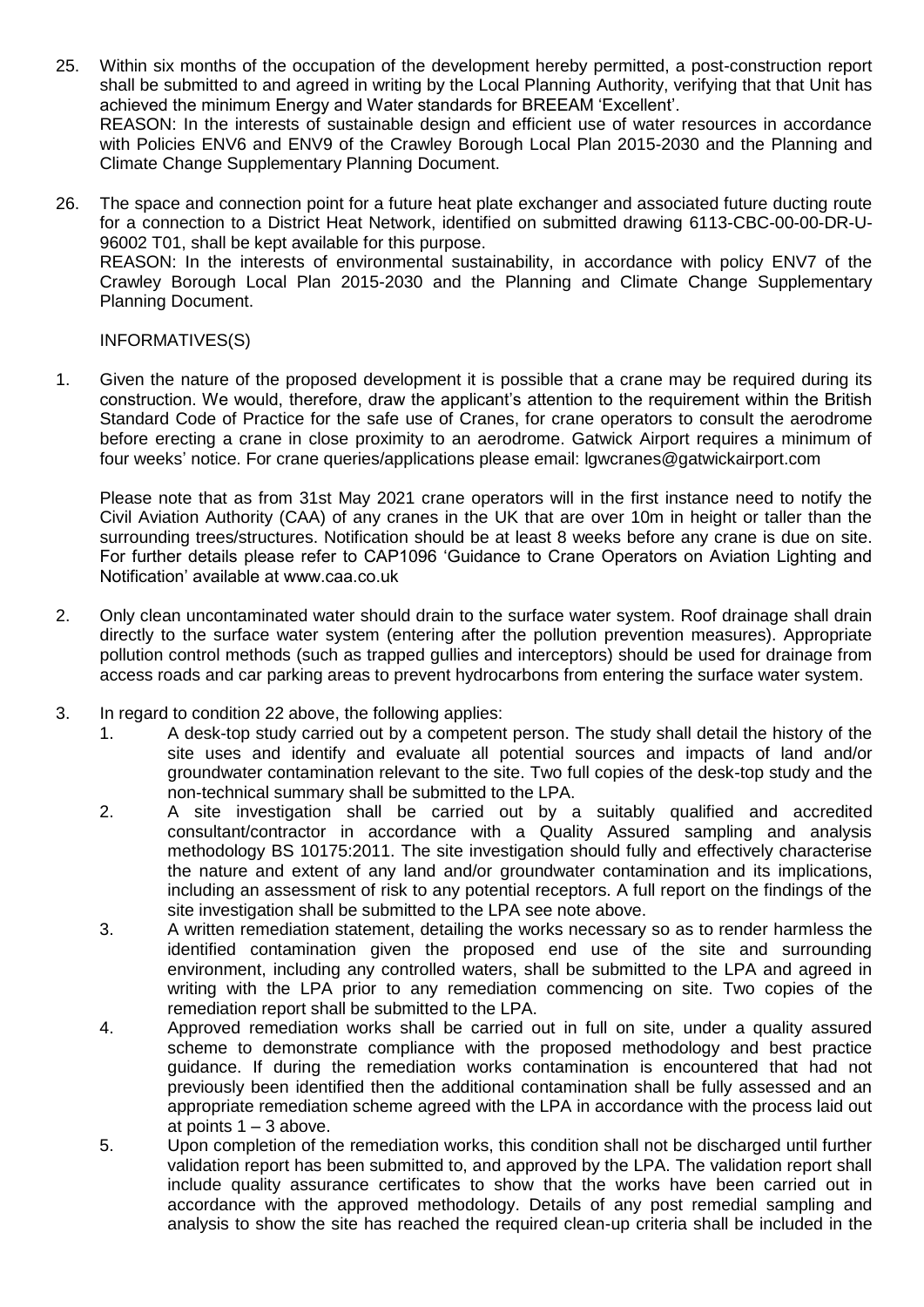validation report together with the necessary documentation detailing what waste materials have been removed from the site.

4. The applicant is reminded that, under the Wildlife and Countryside Act 1981, as amended (Section 1), it is an offence to remove, damage or destroy the nest of any wild bird while that nest is in use or is being built. Planning consent for a development does not provide a defence against prosecution under this Act.

Trees and scrub are likely to contain nesting birds between 1 March and 31 August inclusive. Trees and scrub are present on the application site and are assumed to contain nesting birds between the above dates, unless a recent survey has been undertaken by a competent ecologist to assess the nesting bird activity during this period and shown it is absolutely certain that nesting birds are not present.

5. The applicant is advised of the following advice from Thames Water:

There are public sewers crossing or close to your development. If you're planning significant work near our sewers, it's important that you minimize the risk of damage. We'll need to check that your development doesn't limit repair or maintenance activities, or inhibit the services we provide in any other way. The applicant is advised to read our guide working near or diverting our pipes. https://developers.thameswater.co.uk/Developing-a-large-site/Planningyour-development/Workingnear-or-diverting-our-pipes.

6. The applicant is advised of the following advice from Southern Water:

- No excavation, mounding or tree planting should be carried out within 6 metres of the public water main without consent from Southern Water.

- No new soakaways should be located within 5 metres of a public water main.

- All existing infrastructure, including protective coatings and cathodic protection, should be protected during the course of construction works. Please refer to: southernwater.co.uk/media/default/PDFs/stand-off-distances.pdf

Following initial investigations, Southern Water can provide a water supply to the site. Southern Water requires a formal application for connection and on-site mains to be made by the developer. A formal application for a connection can be made via Southern Water's online developer services portal at: https://developerservices.southernwater.co.uk

1. NPPF Statement

In determining this planning application, the Local Planning Authority assessed the proposal against all material considerations and has worked with the applicant in a positive and proactive manner based on seeking solutions where possible and required, by:

• Liaising with consultees/respondents/applicant/agent and discussing the proposal where considered appropriate and necessary in a timely manner during the course of the determination of the application.

• Seeking amended plans/additional information to address identified issues during the course of the application.

This decision has been taken in accordance with the requirement in the National Planning Policy Framework, as set out in article 35, of the Town and Country Planning (Development Management Procedure) Order 2015.